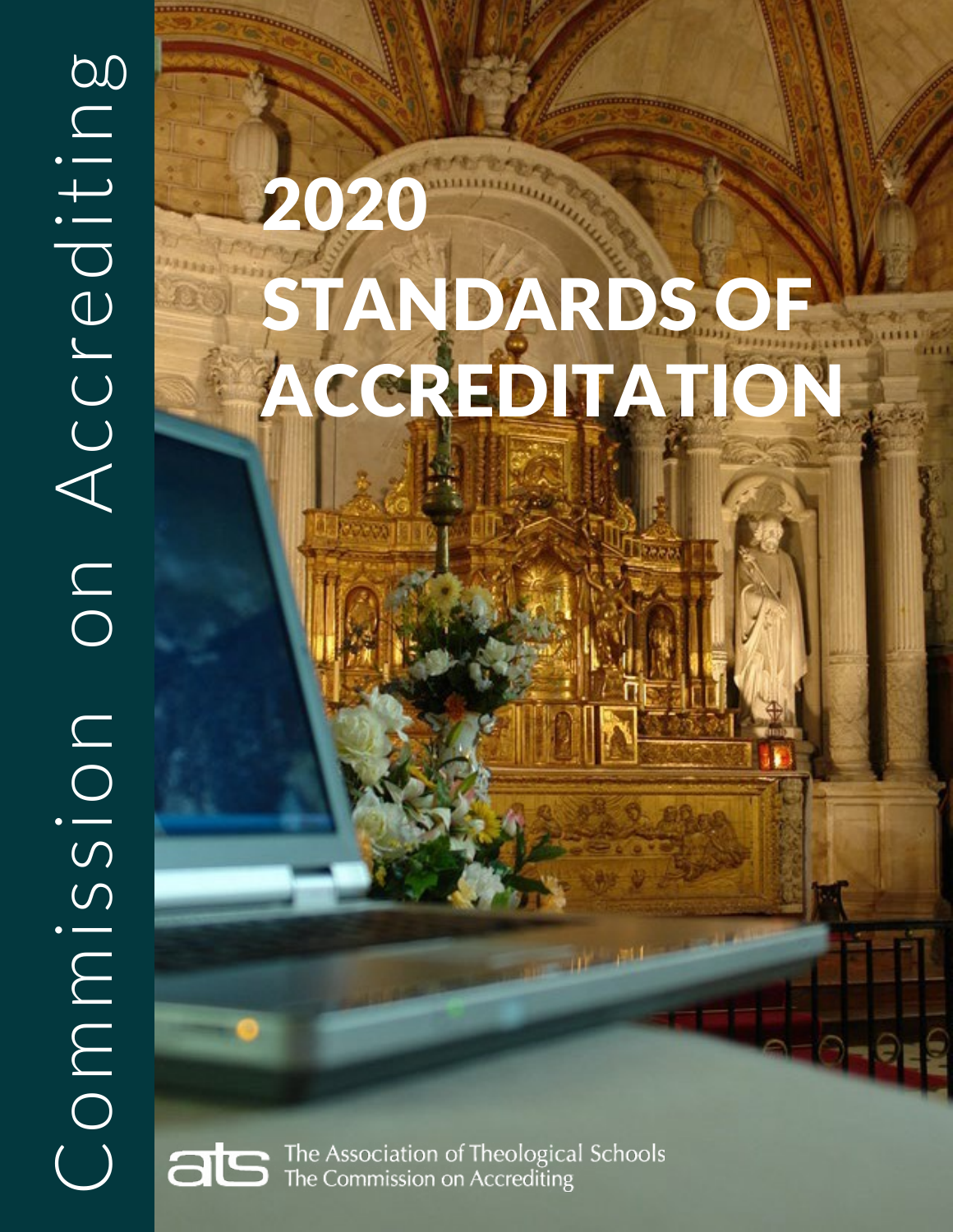# *Standards of Accreditation* **for The Commission on Accrediting of The Association of Theological Schools**

# **Table of Contents**

| Preamble |                                     | Page<br>Ϊİ     |
|----------|-------------------------------------|----------------|
|          | 1. Mission and Integrity            | $\mathbf{1}$   |
|          | 2. Planning and Evaluation          | 2              |
|          | 3. Student Learning and Formation   | 3              |
|          | 4. Master's Degree Programs         | 5              |
|          | 5. Doctoral Degree Programs         | $\overline{7}$ |
|          | 6. Library and Information Services | 10             |
|          | 7. Student Services                 | 11             |
|          | 8. Faculty                          | 13             |
|          | 9. Governance and Administration    | 15             |
|          | 10. Institutional Resources         | 17             |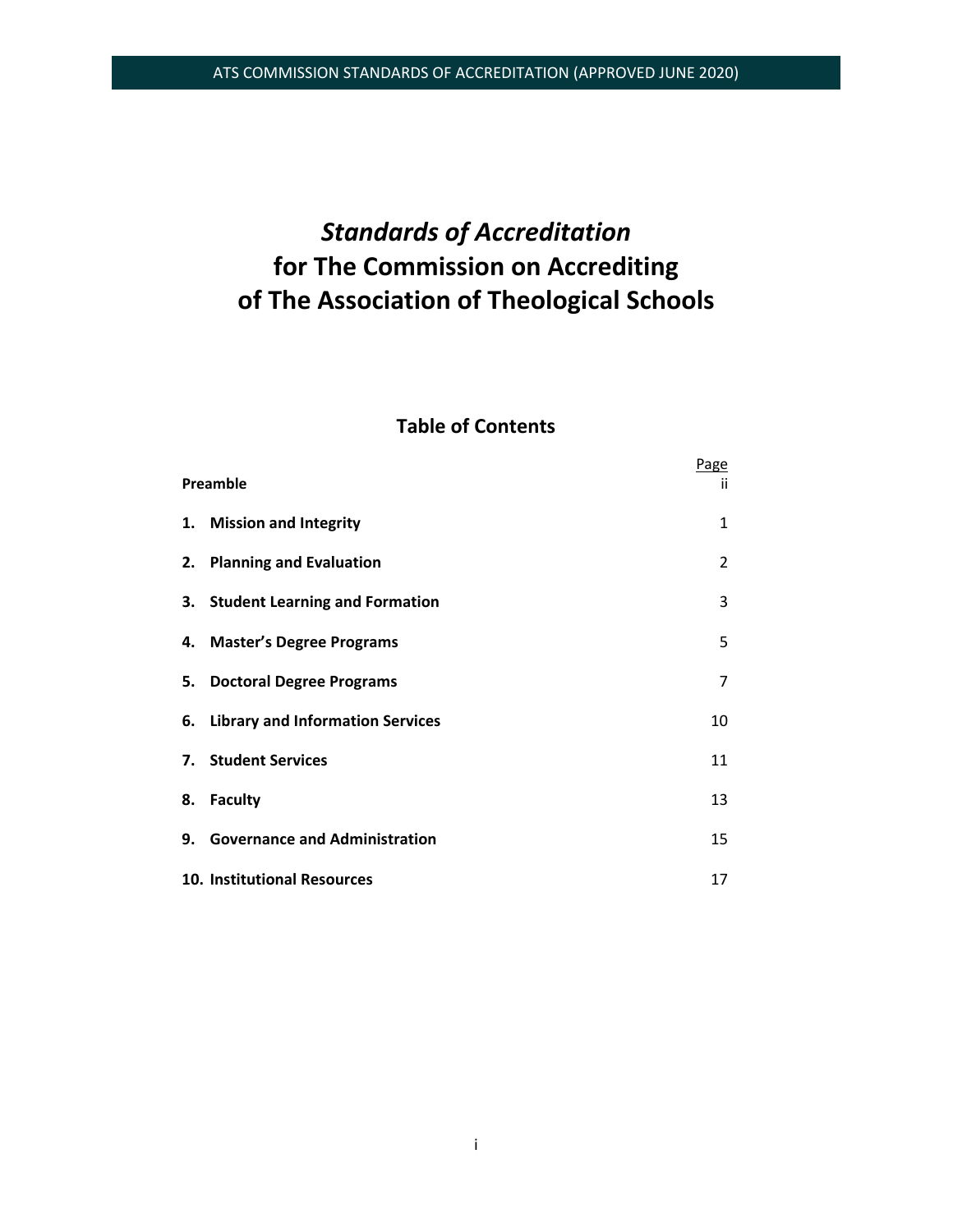### **Preamble to Standards of Accreditation**

#### **Standards and Accreditation**

Accreditation is about quality assurance for various publics and ongoing improvement for theological schools, especially regarding student learning and formation. It is a voluntary process through which schools mutually assure one another's educational quality with an eye toward ongoing improvement, based on standards. Through self-review, a school has regular opportunities to reflect intentionally on its distinctive strengths and its areas of desired growth in light of its unique mission and distinct context and in light of the standards. Self-review then supports the school's efforts in planning, evaluation, and imagination. Through peer review, an accredited school is endorsed by its peers as one of quality and integrity, which affirms the school's value to society, as well as its trustworthiness.

Within the context of graduate theological education, accreditation is an ongoing way to live into the intersections of faith and learning. It involves giving close attention to the histories that ground us and the visions of the future that draw us forward. It is grounded in care for people, communities, and schools, now and in the future. It emphasizes stewardship and responsibility, while also holding space for grace and interdependence. It acknowledges the centrality of the unique mission of each individual school, while also recognizing that there is more that brings us together than separates us. Accreditation helps schools improve—not simply for their own sake, but primarily for the benefit of others, including the religious communities and other constituencies who serve and are served by their students. For all these reasons, accreditation is a deeply theological act with a focus on students, especially on student learning and formation.

#### **Standards and Membership Priorities**

Since 1936, the ATS Commission on Accrediting has maintained standards for its member schools, developed and approved by the membership—always with a focus on how those standards can help member schools improve in educational quality for the sake of their students. The current standards, approved in 2020, are based on the following membership priorities:

- A. The standards seek in all ways to embody the ATS mission: "*to promote the improvement and enhancement of theological schools to the benefit of communities of faith and the broader public*" and the ATS Commission purpose: "*to contribute to the enhancement and improvement of theological education through the accreditation of schools."*
- B. The standards recognize and respect member schools' unique missions and distinctive theological commitments, while upholding common understandings and aspirations that draw us together as a community amid our diversity.
- C. The standards are based on a bond of trust between member schools and peer reviewers, including the ATS Board of Commissioners and the ATS staff. Integrity and transparency, along with reliable evidence and professional judgment, are crucial to the accreditation process.
- D. The standards ensure through evidence (qualitative and quantitative) that schools are effectively accomplishing their educational missions and continually seeking to improve in the achievement of those missions.
- E. The standards focus primarily on the quality of graduate theological education, attending to how well student learning and formation is achieved, however and wherever students are engaged.
- F. The standards focus on the health of both schools and the individual degree programs they offer.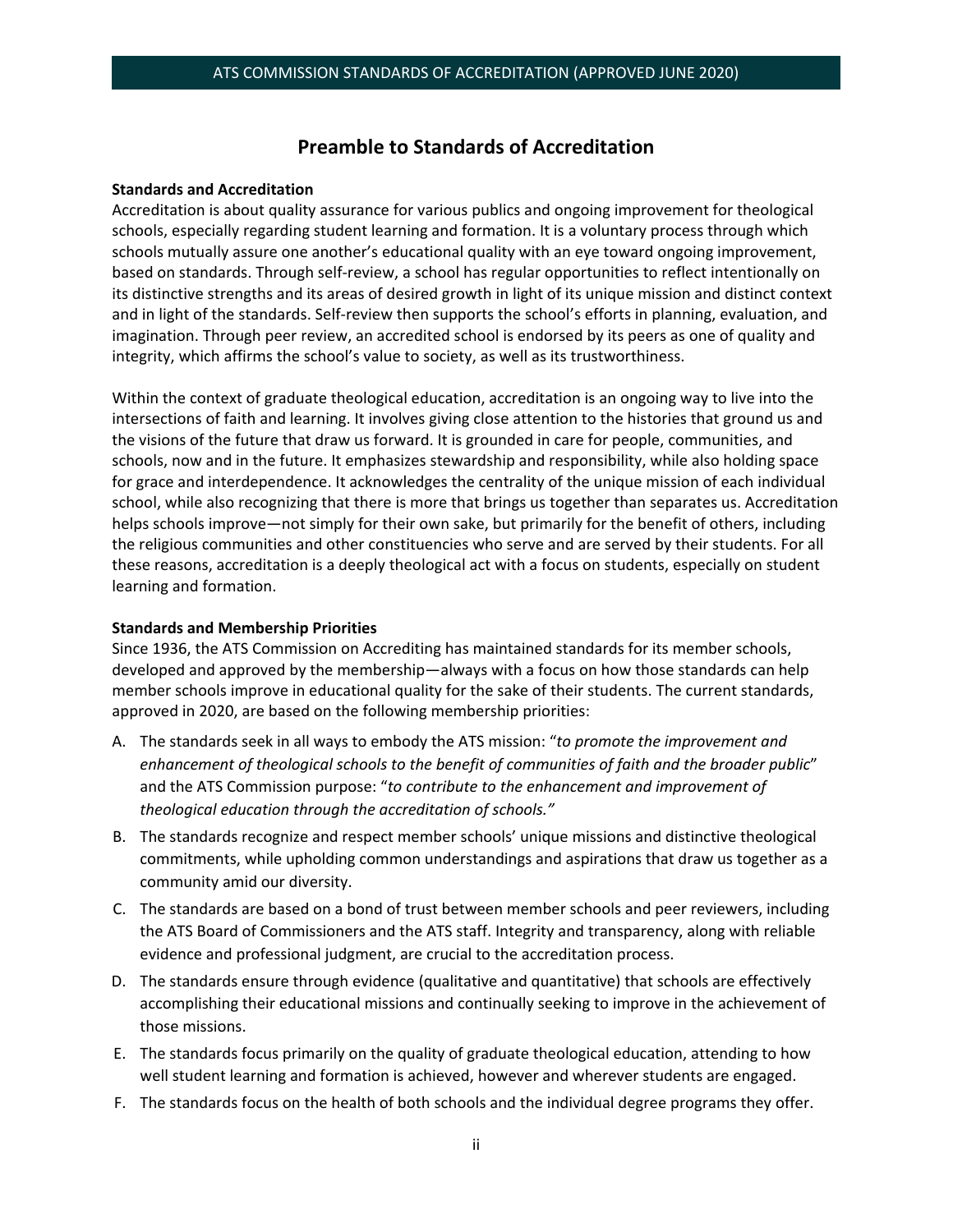G. The standards seek to simplify the task of accreditation in ways that support member schools and their publics, including students and the communities they seek to serve, with an emphasis on accountability, creativity, flexibility, and sustainability.

#### **Standards and Their Purposes**

These standards emphasize a return to first principles: why does the school exist and in what ways does it contribute to the betterment of faith communities and society. They articulate the shared understandings and accrued wisdom of the ATS membership over many decades, while also attending to the diversity and variety of our schools today. As such, the standards reflect agreed-upon educational principles that help each member school better achieve its distinctive mission in light of its particular context. They assure the public of each school's educational quality—based on the professional judgment of peer and public members. They also foster flexibility and innovation. In all these ways, these standards help schools embody their missions, grow in light of their missions, and be transparent about their missions.

These standards are designed to be used in the following ways: (1) by a school in a self-study process to evaluate how well it meets the standards, culminating in a self-study report; (2) by a group of peer evaluators who review the self-study report and visit the school to verify how well it meets the standards, culminating in an evaluation committee report; and (3) by a representative and publicly recognized accrediting body of peers and public members (called commissioners) who review the school's self-study report and the evaluation committee's report in light of the standards, culminating in a decision to grant or renew (or not) the school's accreditation for a specified period of time, with any specified conditions. Standards are also used by a school seeking approval for a substantive change outside of its current accreditation scope (e.g., initiating a degree at a new level) and by commissioners in determining whether to approve any such change. Beyond all these formal outcomes, these standards also attempt to describe graduate theological education in ways that serve our schools and students now and help them grow into the future.

#### **Standards and Their Interpretation**

These standards articulate *principles of quality for graduate theological education that all schools meet in various ways*. "*Principles of quality*" means these statements focus on principles that the membership collectively views as characteristic of quality. *"For graduate theological education"* means these standards focus on quality for graduate schools of theology, not the entire enterprise of theological education. "*That all schools meet*" means these are standards, not suggestions, and all schools are held accountable to them. "*In various ways*" means each school has flexibility in how it meets them, which reflects a clear commitment in these standards to contextualized accountability. "In various ways" also means that every school can find room for improvement, which reflects their "aspirational" nature. These standards are founded upon and framed by ten educational principles listed in the *Self-Study Handbook*.

Because these standards focus on principles, they do not assume one particular type or structure of school to be "the norm." For example, previous versions of the Commission standards assumed that most schools were freestanding, and that any other type of school must then explain how it differed from that norm. These standards attend to the reality that a majority of member schools are in significant relationships with other partners, whether a university/college, a denomination/ecclesial body, another ATS school, a consortium of schools, or some other model. At times, the term "embedded school" is used in these standards to highlight issues that might be particularly significant to schools that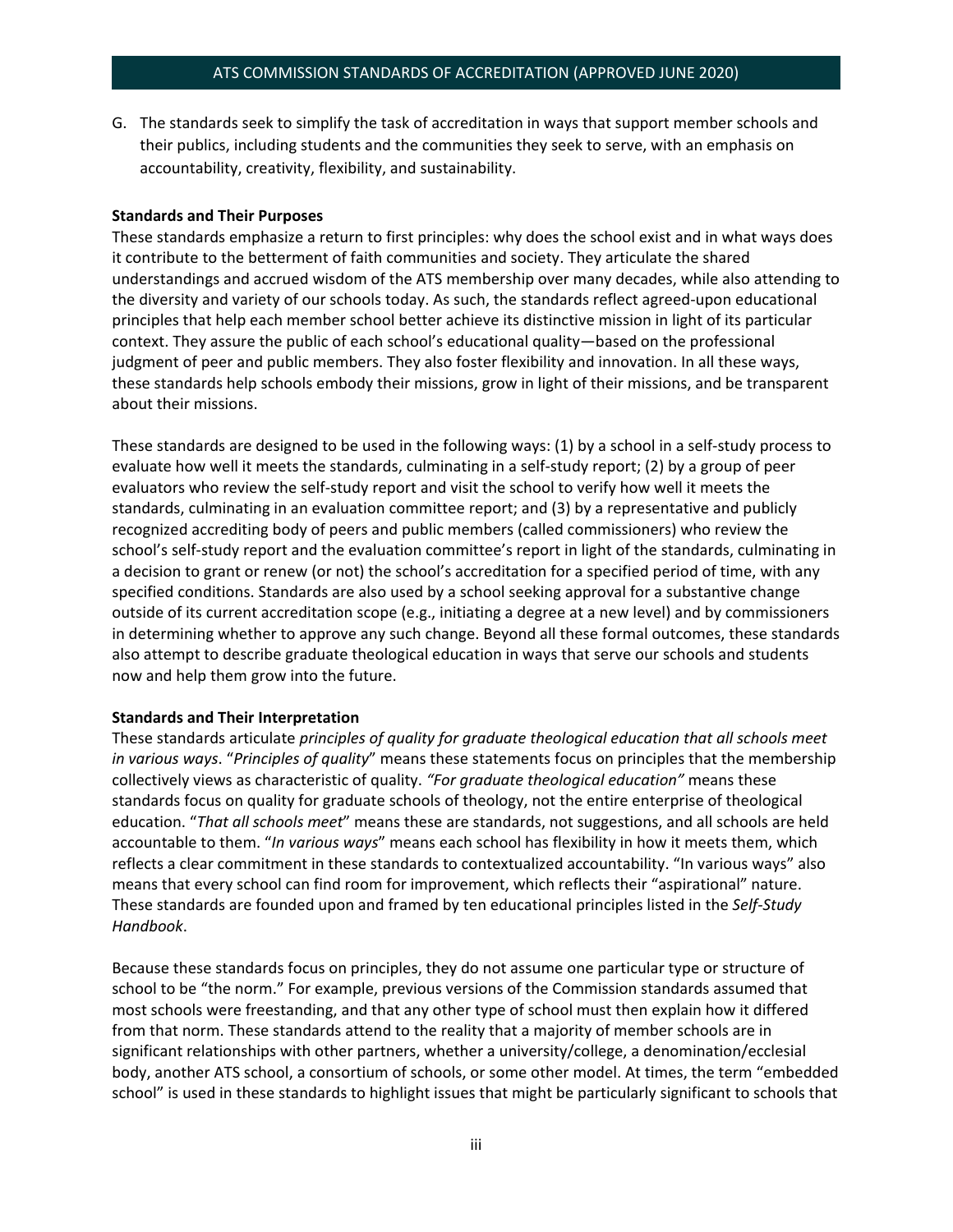are organized around such partnerships. However, these standards do not have a separate set or subset of standards for embedded schools; instead, all schools are held accountable to all standards—within the context described in these standards.

These standards are all stated as simple declarative sentences (e.g., "planning focuses on…"), rather than as "shall" or "should" or "must" statements. They are also stated in ways that allow for a range of responses (not a simple "meets/doesn't meet") and in ways that reflect the "highest (not lowest) common denominator." They frequently use words like "appropriate" and "in ways consistent with the school's mission." That is intentional, to underscore that written standards must be interpreted—first by the school in its context, next by a group of peer evaluators with their professional judgment, and finally by a Board of Commissioners who are elected by and act on behalf of the membership. The importance of interpretation does not mean that these standards can mean whatever a school or an evaluation committee or the Board wants them to mean. The structure and style of these standards speak to that issue in three important ways:

- (1) Each standard has an opening paragraph that provides a clear and concise summary of that standard and introduces essential elements of that standard.
- (2) Each summary standard is followed by a series of numbered statements, all of which are considered part of that standard, that clarify and amplify that standard's essential elements.
- (3) The numbered statements [in the version with Self-Study Ideas] are followed by Self-Study Ideas (in shaded boxes) that are meant to give schools *ideas* about how they might engage the standards in their self-study reports. These *ideas* mostly use the word "might" to indicate that these are not the only ways schools can demonstrate that they meet the standards—which they must do in some way—nor are these necessarily the best ways for all schools. Some *ideas* use the word "should" to describe common expectations that derive directly from the standards or that address specific Commission requirements. Seven *ideas* use the word "must" to highlight regulatory requirements for Title IV schools—summarized in 1.6 (see 3.2, 3.11, 3.12, 7.5, 7.9, 7.11, and 10.7; see Appendix in *Self-Study Handbook*). Schools, however, should focus on the standards, not the *ideas* nor nuances between "might" or "should." The *ideas* are mostly optional and to be used only if they are helpful. In no sense are the *ideas* to be viewed as subsidiary standards, which they are not. The Board and evaluation committees will review schools on the basis of the *Standards* and *Policies*, not the *ideas*.

[NOTE: The Board has developed a new *Self-Study Handbook* that provides further information about the self-study process, including how schools that are dually accredited can use evidence for both agencies and how self-study reports (up to one-half shorter than now) can be streamlined in ways appropriate to each school's context and resources.]

Finally, the standards are written to be read holistically, with other standards often providing broader context or more specific nuance to a particular standard. An issue raised in one standard may be raised in other standards with additional perspectives. For example, mission is introduced in Standard 1 but is raised again in every other standard, emphasizing the centrality of that issue. For another example, diversity is raised initially in Standard 1.5 from a broad perspective but is raised in several other standards (e.g., Standard 7.3 on students and Standard 8.2 on faculty) with more specific emphases. Standards are best interpreted in light of all the standards as a whole.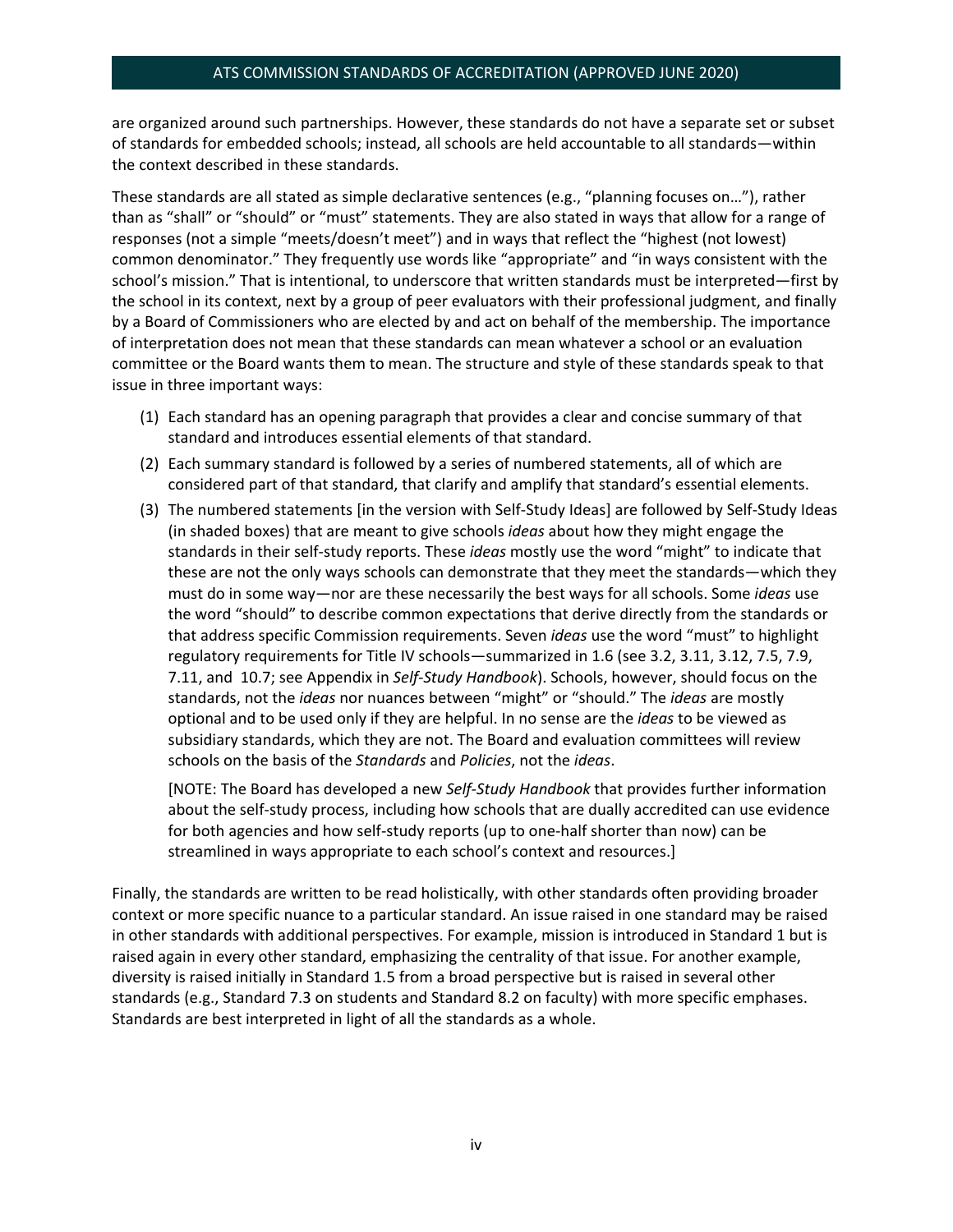# **Standards of Accreditation**

# **Standard 1. Mission and Integrity**

**1. Mission and Integrity**: Theological schools are communities of faith and learning guided by theological missions that are achieved with institutional integrity. Schools have missions appropriate to graduate theological education and to their own contexts. Missions are clearly and publicly stated, widely accepted, broadly used, regularly reviewed, and changed as needed. In achieving their missions, schools conduct their activities with institutional integrity, especially in areas related to human interactions, diversity, legal obligations, and Commission responsibilities.

#### *Mission*

**1.1** The school's mission is appropriate to the purposes and values of graduate theological education and to its own context and constituencies. The mission is clearly and publicly stated and articulates the school's primary purpose(s), institutional identity, and key constituencies served. However expressed, student learning and formation are central to the school's mission.

**1.2** The school's mission is widely accepted by key constituencies—internal and external—and is used broadly by the school to guide its institutional and educational activities, including planning, evaluation, resource allocation, and decision-making.

**1.3** The school's mission statement is regularly reviewed by the appropriate governing body and other key leaders to ensure that it continues to reflect the school's current realities and future hopes.

#### *Integrity*

**1.4** The school acts with integrity in its interactions with internal constituents (faculty, staff, students, and others) and external constituents (including the broader public). The school's integrity is grounded in its identity and theological commitments; is demonstrated through policies and practices that highlight fairness, honesty, and accountability; and is manifested in a healthy institutional environment with effective patterns of leadership, transparency, and communications. Institutional integrity also includes how the school attends to global awareness and engagement within the context of its mission, theological commitments, and resources.

**1.5** The school acts with integrity by valuing, defining, and demonstrating diversity within the context of its mission, history, constituency, and theological commitments. The school has a publicly available stance on diversity that describes its understanding of and commitment to this membership-wide shared value, and the school uses that stance to enhance its diversity.

**1.6** The school acts with integrity by following all applicable laws and regulations, beginning with documents that demonstrate its authority to operate and confer degrees wherever it does so. Any school that participates in US federal student aid programs meets all governmental regulations for those programs.

**1.7** The school acts with integrity in its Commission membership responsibilities by following all applicable *Standards* and *Policies and Procedures* and by responding accurately and punctually to accreditation-related requests from the Board of Commissioners.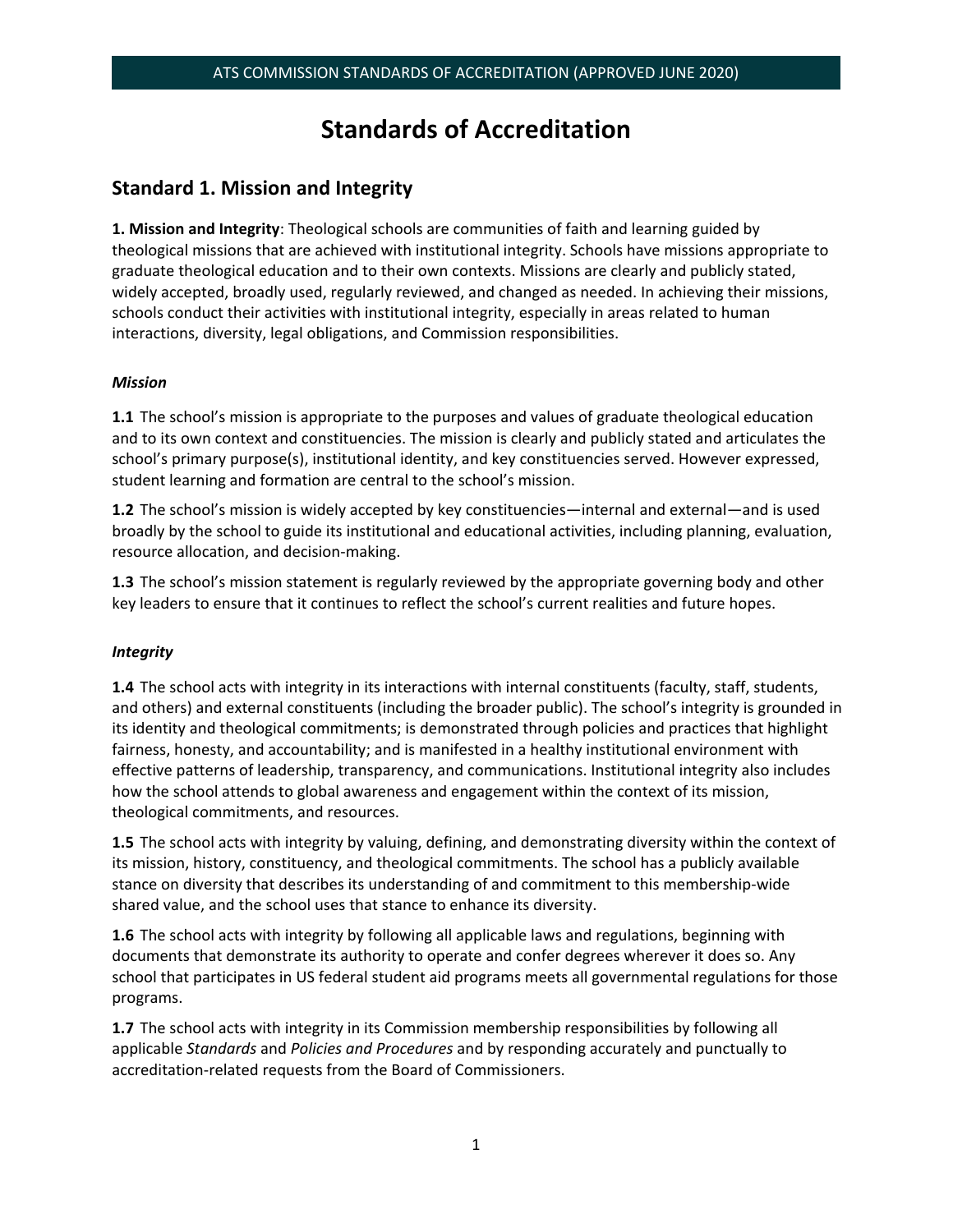# **Standard 2. Planning and Evaluation**

**2. Planning and Evaluation**: Theological schools are communities of faith and learning guided by institutional visions that inform thoughtful planning grounded in ongoing evaluation. Planning is a mission-guided and broad-based process that focuses on strategic priorities in light of current realities, resulting in a plan that is appropriately resourced, actively implemented, regularly reviewed, and periodically updated. Evaluation is a simple, systematic, and sustained process that helps schools understand how well they are achieving their missions and then helps schools use that information to better achieve their missions, especially regarding student learning and formation.

#### *Planning*

**2.1** Planning is a mission-guided process that seeks appropriate ways to better achieve the school's purpose(s) amid changing circumstances. It is a broad-based process that engages appropriate constituencies to develop a plan that is widely owned.

**2.2** Planning focuses on priorities that are most strategic for achieving the school's mission and vision and that recognize both the school's current realities and future possibilities.

**2.3** Planning results in a written plan that articulates the school's strategic priorities in ways that clarify how each priority will be achieved, including appropriate human, financial, physical, and technological resources needed for that priority.

**2.4** The school's plan is actively implemented, regularly evaluated, and revised as needed, attending not only to individual priorities but also to the plan's overall ability to help the school advance its mission.

#### *Evaluation*

**2.5** Evaluation is a process that engages appropriate constituencies to discern how well the various aspects of the school's mission are being achieved and how its educational and institutional outcomes could be maintained if met or improved if not met. Evaluation attends to all functions, personnel, and programs of the school. Evaluation also informs the school's planning and budgeting processes.

**2.6** Evaluation is a simple, systematic, and sustained process that (a) identifies key educational and institutional outcomes (including learning outcomes for each degree program); (b) systematically and regularly gathers evidence related to each outcome (with a mixture of direct and indirect measures and quantitative and qualitative data); (c) engages appropriate stakeholders (especially faculty for educational outcomes) on a sustained basis to analyze and reflect upon how well the evidence indicates that each educational and institutional outcome is being achieved; and (d) uses those analyses and reflections for educational and institutional improvement.

**2.7** Evaluation is formalized in one or more brief, cogently written plans that identify the parties responsible for evaluation and include a list of artifacts or instruments used to measure each outcome, a timeline that indicates how those artifacts or instruments are used, and clear benchmarks for evaluating success. Evaluation plans also indicate how often and by whom the evaluation plan is updated.

**2.8** Evaluation is concerned with both educational quality and institutional effectiveness, though the primary focus for any theological school is on students—how well they are learning and how that learning helps them achieve appropriate personal and vocational goals. In the interests of public transparency, the school publishes a statement of educational effectiveness, giving evidence of educational quality by documenting appropriate areas of student achievement for each degree program (e.g., student learning outcomes data, graduation and placement rates, student satisfaction survey results) and by regularly updating that evidence with current information.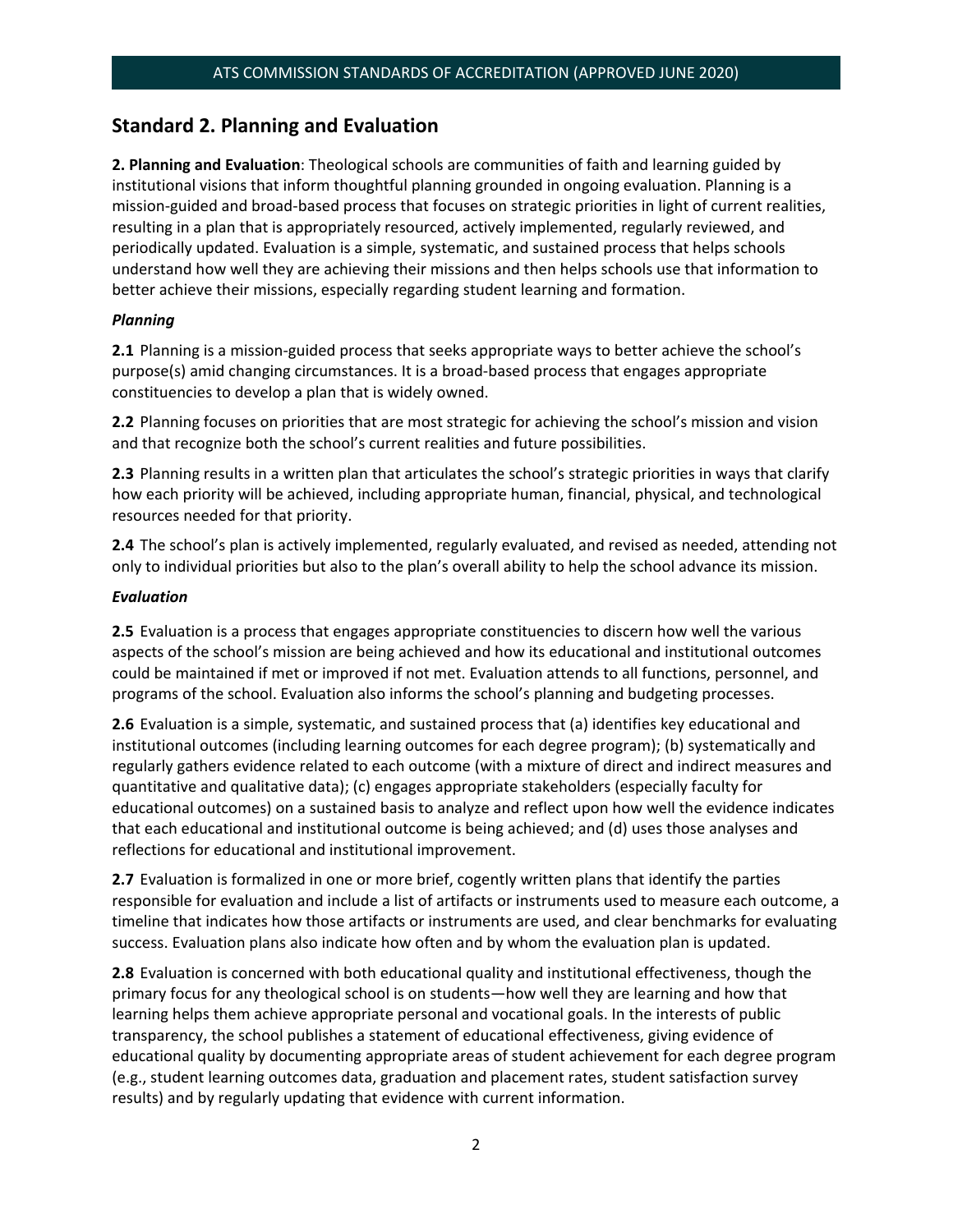# **Standard 3. Student Learning and Formation**

**3. Student Learning and Formation**: Theological schools are communities of faith and learning centered on student learning and formation. Consistent with their missions and religious identities, theological schools give appropriate attention to the intellectual, human, spiritual, and vocational dimensions of student learning and formation. Schools pursue those dimensions with attention to academic rigor, intercultural competency, global awareness and engagement, and lifelong learning. Schools support student learning and formation through appropriate educational modalities and policies.

#### *Components of Student Learning and Formation*

**3.1** The school gives attention to the intellectual, human, spiritual, and vocational dimensions of student learning and formation in its institutional goals and its curricular and co-curricular offerings in ways that are consistent with the school's mission and religious identity.

**3.2** The school demonstrates academic rigor in student learning and formation, with qualified instructors, scholarly research and resources, and graduate-level expectations appropriate to each degree it offers.

**3.3** The school demonstrates intercultural competency in student learning and formation by helping students understand, respect, engage, and learn from diverse communities and multicultural perspectives, inside and outside the classroom.

**3.4** The school demonstrates global awareness and engagement in student learning and formation by helping students respect, engage, and learn from global perspectives and sources, understand the global connectedness and mutuality of theological education, and increase their capacities for service and learning in globally interconnected contexts.

**3.5** The school demonstrates an understanding of learning and formation as lifetime pursuits by helping students develop motivations, skills, and practices for lifelong learning.

#### *Educational Modalities Supporting Student Learning and Formation*

**3.6** The school demonstrates sound pedagogy in student learning and formation, utilizing effective instructional designs and employing educational modalities that (a) are appropriate to its mission and capacities, (b) meet all applicable *Standards* and *Policies and Procedures*, and (c) help students achieve the learning outcomes for a given degree.

**3.7** The school demonstrates an intentionally collaborative approach to student learning and formation by developing a cohesive and holistic curriculum, regardless of modality, that involves faculty and, as appropriate to the school's context and degree programs, librarians, student services personnel, field educators, and others—both in designing and in evaluating the curriculum.

**3.8** The school demonstrates that instructors and students have appropriate training and resources to engage well in each modality that it utilizes and that all necessary physical or technological resources are readily accessible, equitably available, adequately staffed, and appropriately maintained.

**3.9** The school demonstrates, in all courses leading to a degree, regular and substantive interaction between qualified instructors and students and among students, regardless of modality. Such interaction includes the following components: (a) instructors are appropriately qualified; (b) instructors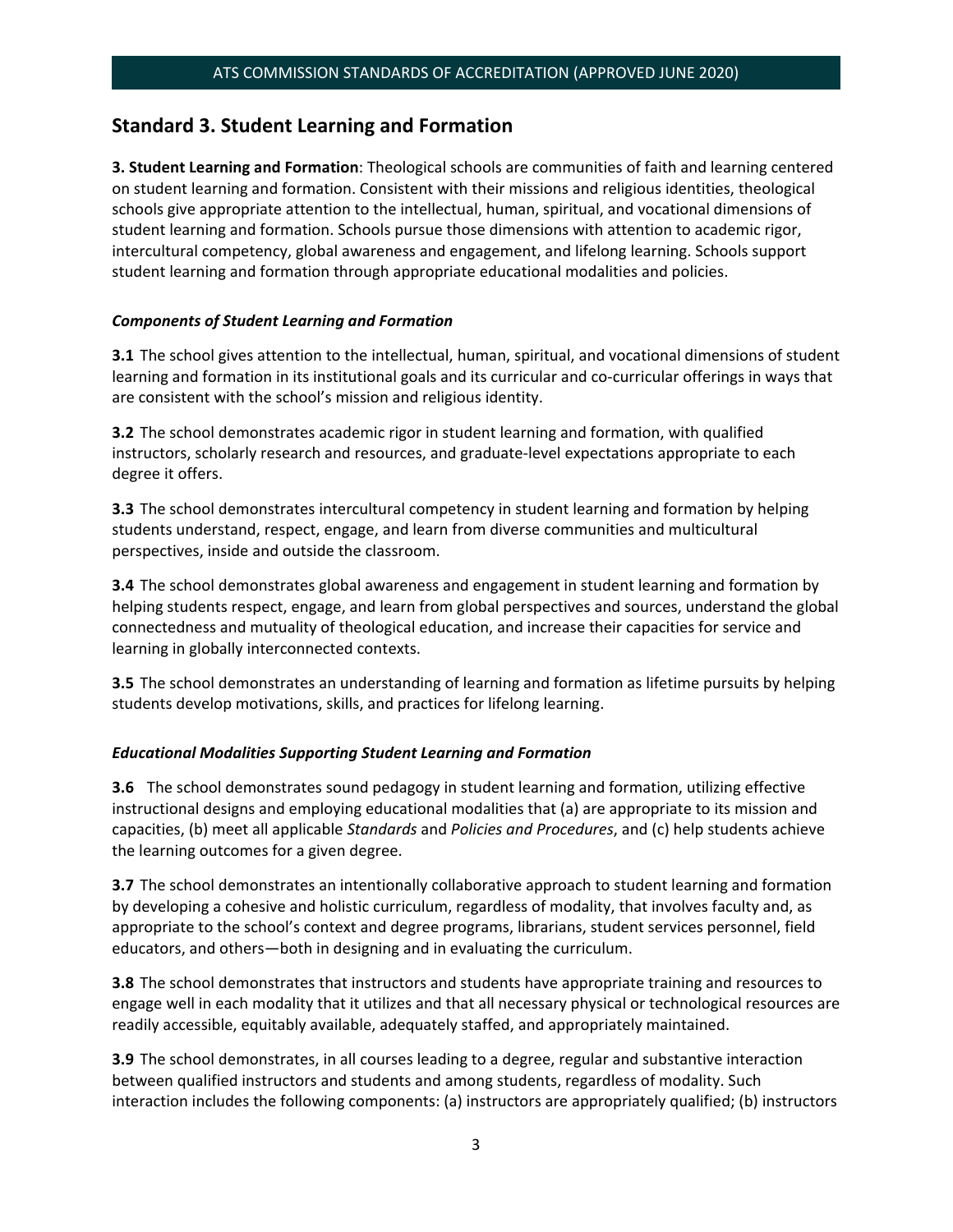initiate substantive, course-related interactions with students, including evaluating student work; and (c) those interactions occur on a regular basis between instructors and students, as well as among students, in a sufficiently viable community of learning. The school may offer individualized instruction, such as independent studies or individualized field education, provided it meets the first two components and is limited to meeting appropriate student needs or particular degree program requirements, but not an entire degree (*Policies and Procedures*, IV.F, prohibits correspondence education).

**3.10** Any school considering any other educational modality that does not address all three components described in Standard 3.9, including any modality not based on courses, is required to petition for approval of an experiment (see *Policies and Procedures*, IV.G).

#### *Educational Policies Supporting Student Learning and Formation*

**3.11** The school states publicly, follows consistently, and reviews regularly various policies for its degree programs, including tuition and fee charges, refund and withdrawal policies, grading policies, grade appeal policies, degree program requirements, graduation requirements, and whether any of the requirements for a degree program are to be completed within a specified number of years.

**3.12** The school has and follows a public transfer of credit policy that clearly identifies the criteria by which it evaluates transfer credits from other graduate schools and the maximum amount of transfer credits it accepts for its degree programs, which may not exceed two-thirds of the program's total credits.

**3.13** Any school with reduced-credit options for master's degrees (through some form of advanced standing, shared credits, or combined undergraduate/graduate degrees) has clearly stated policies with appropriate criteria for doing so in ways that ensure the integrity and learning outcomes of the degree program. Advanced standing may not exceed one-third of the degree being sought; shared credits between degrees may not exceed two-thirds of the degree receiving those credits; and combined undergraduate/graduate degrees may generally not count undergraduate credits as graduate credits. A school utilizing any combination of these reduced-credit options requires that at least one-third of any degree it grants be from credits earned at that school in that degree (see *Guidelines for Reduced-Credit Master's Degrees*; this standard does not prohibit schools from offering a one-year academic MA degree for students with extensive undergraduate studies in religion or related areas, per pre-2020 Standards).

**3.14** The school has and follows clearly stated policies regarding the ethical and appropriate use of technology and research resources, including appropriate guidelines for research with human participants that meet all applicable laws and regulations.

#### *Educational Policies for Non-Degree Programs*

**3.15** The school may offer non-degree programs (e.g., certificates) without credit for personal enrichment or with graduate credit for potential use in a graduate degree program, though the Commission approves and records only graduate degrees. If non-degree programs are offered for graduate credit, the school admits students with an accredited baccalaureate degree or its educational equivalent. The school may admit other students if it documents through rigorous means that those students are prepared to do graduate-level work.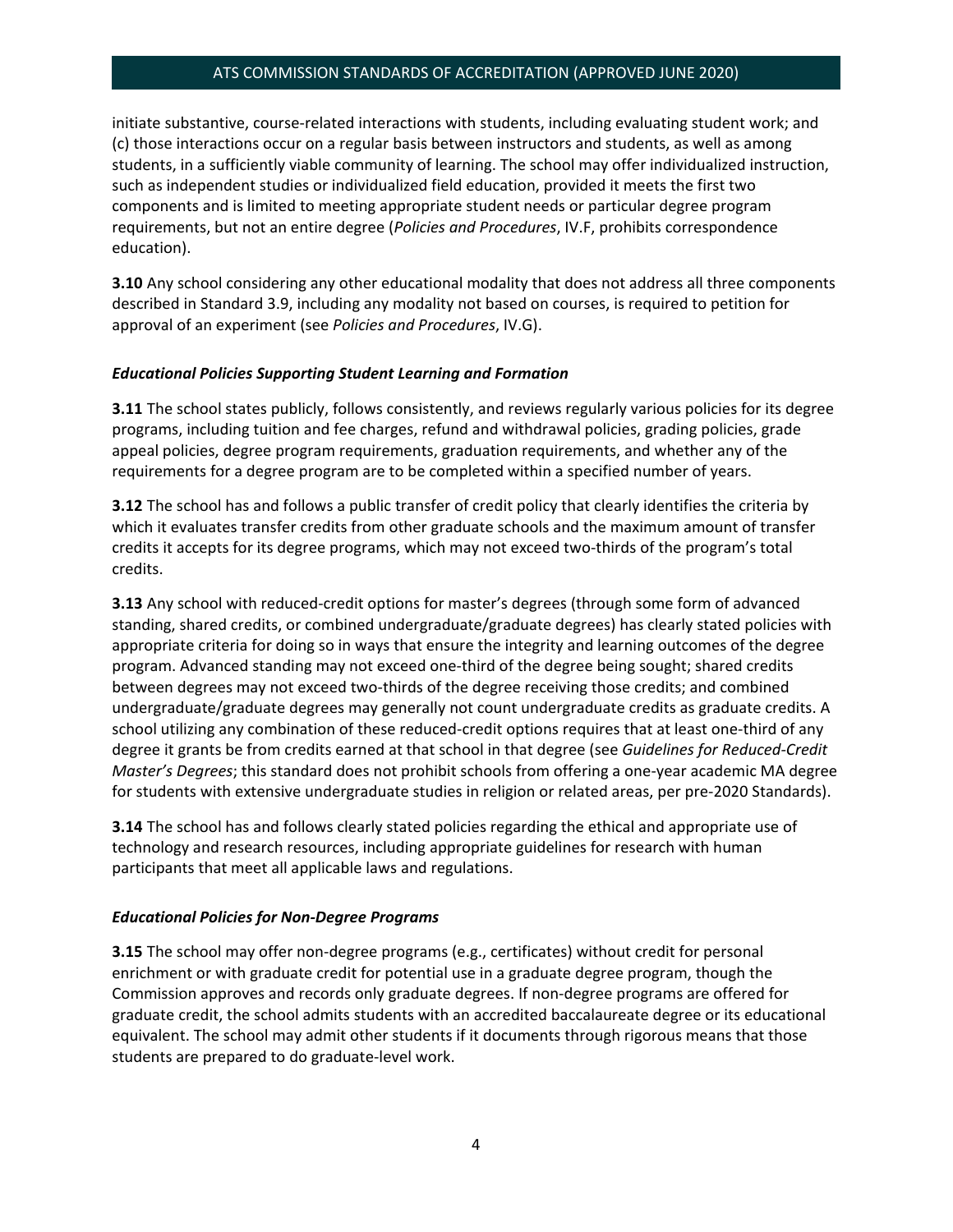## **Standard 4. Master's Degrees**

**4. Master's Degree Programs**: Theological schools are communities of faith and learning offering master's degrees that are appropriate to their missions, constituencies, and capacities and that meet all applicable degree program requirements. Master's degrees have clearly stated student learning outcomes that are regularly evaluated, with the results used to improve student learning and formation.

#### *Master of Divinity*

**4.1** The Master of Divinity degree prepares people for religious leadership or service in congregations and other settings, as well as for advanced degrees. This degree requires a minimum of 72 semester credits or equivalent units.

**4.2** The Master of Divinity (abbreviated as MDiv) is the standard nomenclature for this degree. The school may offer this degree with specializations or tracks and use those names in official publications, but the Commission recognizes and records this degree only as Master of Divinity. Any school using a different nomenclature for historical or theological reasons has Commission approval.

**4.3** The Master of Divinity degree is broadly and deeply attentive to the intellectual, human, spiritual, and vocational dimensions of student learning and formation in ways consistent with the school's mission and theological commitments. The degree has clearly articulated learning outcomes that address each of the following four areas, though the school may use different terms for these areas: (a) *religious heritage*, including understanding of scripture, the theological traditions and history of the school's faith community, and the broader heritage of other relevant religious traditions; (b) *cultural context*, including attention to cultural and social issues, to global awareness and engagement, and to the multifaith and multicultural nature of the societies in which students may serve; (c) *personal and spiritual formation*, including development in personal faith, professional ethics, emotional maturity, moral integrity, and spirituality; and (d) *religious and public leadership*, including cultivating capacities for leading in ecclesial or denominational and public contexts and reflecting on leadership practices.

**4.4** The Master of Divinity degree requires supervised practical experiences (e.g., practicum or internship) in areas related to the student's vocational calling in order to achieve the learning outcomes of the degree program. These experiences are in settings that are appropriately chosen, well suited to the experience needed, and of sufficient duration. These experiences are also supervised by those who are appropriately qualified, professionally developed, and regularly evaluated.

**4.5** The Master of Divinity degree program as a whole and each of its specific student learning outcomes are regularly evaluated, with the results discussed by faculty and used to improve student learning and formation.

#### *Master of Arts*

**4.6** The Master of Arts degree prepares people in one of three ways: (a) primarily *academically* for graduate study of one or more theologically related disciplines, including personal enrichment; (b) primarily *professionally* for some form of religious leadership or other kinds of service; or (c) both *academically and professionally* with each receiving similar attention. Each Master of Arts degree offered by a school has a clear purpose statement that indicates which of these ways is primary. The degree requires a minimum of 36 semester credits or equivalent units.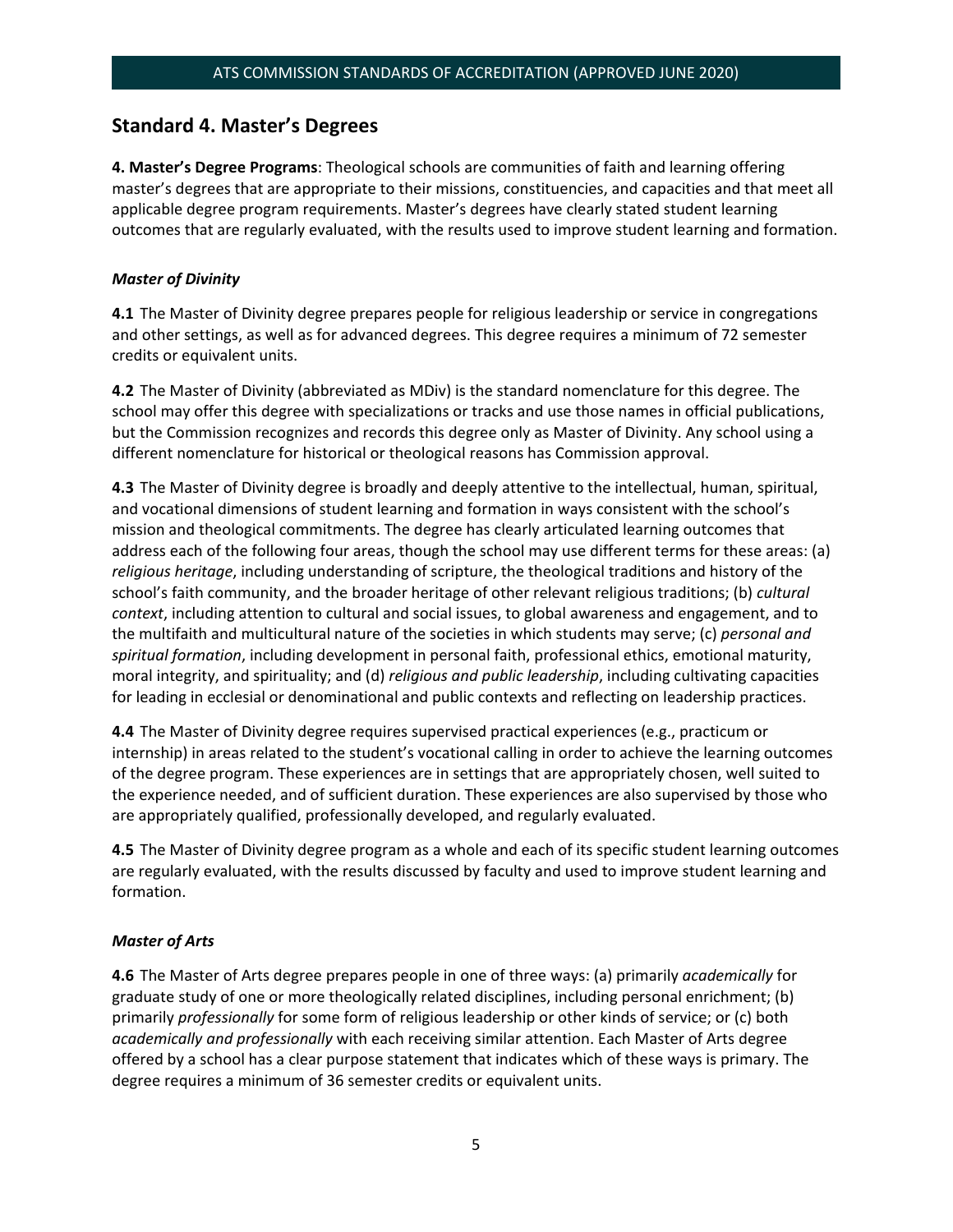**4.7** The Master of Arts degree has various nomenclatures, depending on its purpose and on certain provincial, state, or ecclesial or denominational regulations. The most common nomenclature is Master of Arts (abbreviated as MA), but the school may choose other appropriate nomenclatures that suit the degree's purpose and setting. Other common names for this degree are Master of Theological Studies (MTS), Master of Arts in Religion (MAR), Master of Religious Education (MRE), Master of Church Music (MCM), Master of [specialization], Master of Arts in [specialization], and Master of Arts [(specialization)]. The school may use any appropriate nomenclature, but it may not change that nomenclature without notifying the Commission (see *Policies and Procedures*, IV.D.1) so an accurate record of all approved degrees can be maintained.

**4.8** The Master of Arts degree has clearly articulated student learning outcomes that are appropriate to a graduate theological degree (including any specializations in that degree) and are consistent with the school's mission and resources. A degree that is primarily academically oriented typically has some form of capstone research project (e.g., thesis or extended research paper), while one that is primarily professionally oriented typically has some form of supervised practical experience that meets the requirements in Standard 4.4. Master's degrees that are oriented both professionally and academically have appropriate options (e.g., practicum, thesis, or other).

**4.9** The Master of Arts degree program as a whole and each of its specific student learning outcomes are regularly evaluated, with the results discussed by faculty and used to improve student learning and formation.

#### *Master of Theology (Master of Sacred Theology)*

**4.10** The Master of Theology degree (or Master of Sacred Theology) is an advanced, academically oriented, master's degree for people who already have a Master of Divinity degree or other graduate theological degree providing equivalent academic background. This degree prepares people to study more deeply a theologically related discipline, often in preparation for doctoral studies. Since it builds upon a previous master's degree, this degree may require as few as 24 semester credits or equivalent units. The only nomenclature normally allowed for this degree is Master of Theology (abbreviated as ThM or sometimes MTh) or Master of Sacred Theology (abbreviated as STM).

**4.11** The Master of Theology degree has clearly articulated student learning outcomes that are appropriate to an advanced degree in theology and consistent with the school's mission and resources. The degree has at least half of the coursework in courses designed for students in advanced, academically oriented degree programs (i.e., ThM/STM or PhD/ThD). If the degree has language requirements, these are appropriate to the field of specialization. The program typically culminates in a thesis demonstrating scholarly research.

**4.12** The Master of Theology degree program as a whole and each of its specific student learning outcomes are regularly evaluated, with the results discussed by faculty and used to improve student learning and formation.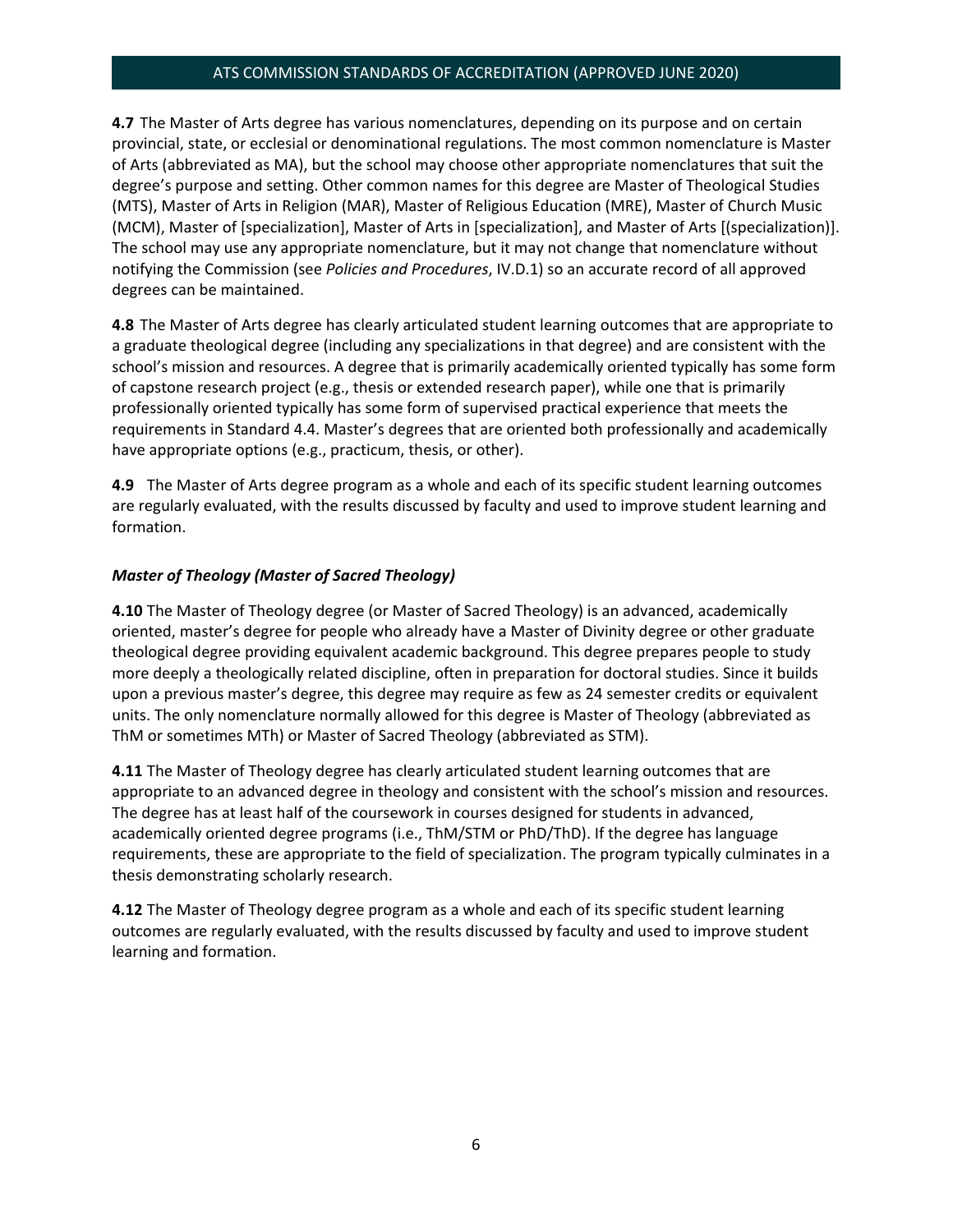# **Standard 5. Doctoral Degrees**

**5. Doctoral Degree Programs**: Theological schools are communities of faith and learning that may offer doctoral degrees appropriate to their missions, constituencies, and capacities and that meet all applicable degree program requirements. Doctoral degrees have clearly stated student learning outcomes that are regularly evaluated, with the results used to improve student learning and formation.

#### *Doctor of Ministry*

**5.1** The Doctor of Ministry is an advanced, professionally oriented degree that prepares people more deeply for religious leadership in congregations and other settings, including appropriate teaching roles. This degree requires a minimum of 30 semester credits or equivalent units.

**5.2** The Doctor of Ministry degree (abbreviated as DMin) is the only nomenclature allowed for this degree. The school may offer this degree with specializations or tracks and use those names in official publications, but the Commission recognizes and records this degree only as Doctor of Ministry.

**5.3** The Doctor of Ministry degree has clearly articulated student learning outcomes that are consistent with the school's mission and resources and address the following four areas: (a) *advanced theological integration* that helps graduates effectively engage their cultural context with theological acumen and critical thinking; (b) *in-depth contextual competency* that gives graduates the ability to identify, frame, and respond to crucial ministry issues; (c) *leadership capacity* that equips graduates to enhance their effectiveness as ministry leaders in their chosen settings; and (d) *personal and spiritual maturity* that enables graduates to reinvigorate and deepen their vocational calling.

**5.4** The Doctor of Ministry degree provides a variety of student learning and formational experiences that include peer learning, self-directed learning, research-based learning, and field-based learning. The degree culminates with a written project that explores an area of ministry related to the student's vocational calling, utilizes appropriate research methodologies and resources, and generates new knowledge regarding the practice of ministry. An oral presentation and evaluation follow the completion of the written project to reflect mastery of the project and achievement of the program's outcomes. If any courses in this degree are shared with other degrees, doctoral-level outcomes and assignments specific to students in this professional degree are made clear.

**5.5** The Doctor of Ministry degree is an advanced professional doctorate that builds upon an accredited master's degree in a ministry-related area and upon significant ministry experience. Students without an accredited Master of Divinity degree may be admitted, provided the school has publicly stated admissions criteria that address the following six areas and provided the school documents how each applicant meets each of these criteria: (a) the ability to thoughtfully interpret scripture and the theological tradition of one's ministry context, (b) the capacity to understand and adapt one's ministry to the cultural context, (c) a basic self-understanding of one's ministerial identity and vocational calling, (d) a readiness to engage in ongoing personal and spiritual formation for one's ministry, (e) an accredited master's degree (or its educational equivalent) in an area related to one's ministry setting or vocational calling, and (f) significant ministerial experience that enables the applicant to engage as a ministry peer with other students in this advanced professional doctorate.

**5.6** The Doctor of Ministry degree program as a whole and each of its specific student learning outcomes are regularly evaluated, with the results discussed by faculty and used to improve student learning and formation.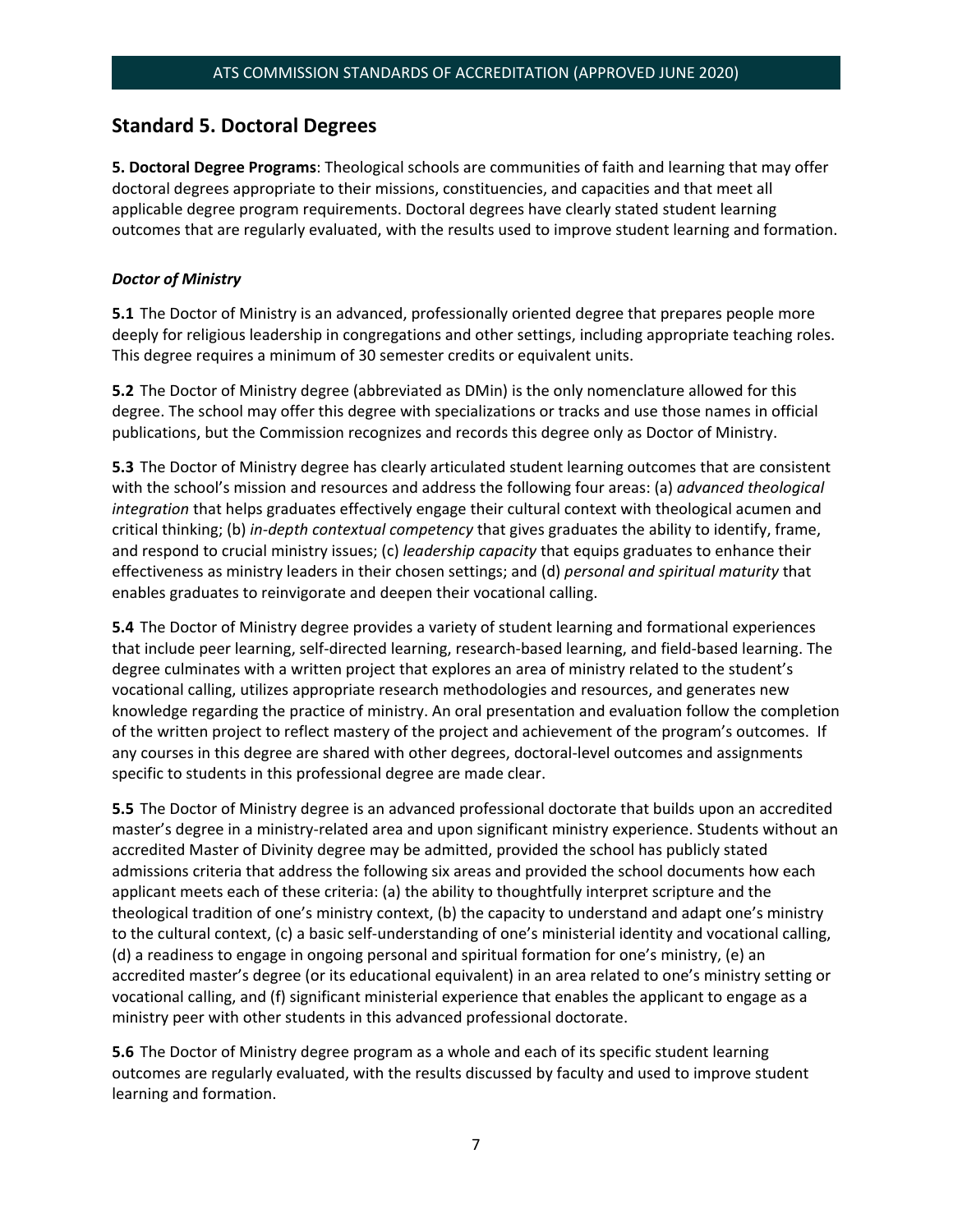#### *Other Professional Doctoral Degrees*

**5.7** Other professionally oriented doctoral degrees (besides the Doctor of Ministry) prepare people more deeply for religious leadership or other kinds of service in a variety of settings, such as education and intercultural studies. These doctoral degrees require a minimum of 36 semester credits or equivalent units.

**5.8** These professional doctoral degrees use a variety of nomenclatures, depending on the discipline, such as Doctor of Education (abbreviated as EdD), Doctor of Educational Ministry (DEdMin), Doctor of Intercultural Studies (DICS), Doctor of Missiology (DMiss), Doctor of Musical Arts (DMA), or Doctor of \_\_\_, with the name of the specialization inserted. The school may use any appropriate nomenclature, but it may not change that nomenclature without notifying the Commission (see *Policies and Procedures*, IV.D.1) so an accurate record of all approved degrees can be maintained.

**5.9** These professional doctoral degrees have clearly articulated student learning outcomes that are consistent with the school's mission and resources. The outcomes focus on the degree discipline in areas related to advanced understandings of, and competencies in, appropriate theological disciplines, behavioral sciences, social sciences, research methodologies, and the integration of those areas in a well-designed doctoral dissertation, written project, culminating report on field-based research, or other summative exercise. If any courses in this degree are shared with other degrees, doctoral-level outcomes and assignments specific to students in this professional degree are made clear.

**5.10** These professional doctoral degree programs as a whole and each of their specific student learning outcomes are regularly evaluated, with the results discussed by faculty and used to improve student learning and formation.

#### *Doctor of Philosophy or Doctor of Theology*

**5.11** The Doctor of Philosophy degree is an advanced, academically oriented degree that prepares people for theologically related vocations of teaching and research in theological schools, in colleges and universities, or in other settings appropriate to the degree. This degree requires a minimum of 36 semester credits or equivalent units.

**5.12** The Doctor of Philosophy degree (abbreviated as PhD) is the standard nomenclature for this degree, though some schools may use Doctor of Theology (ThD). The school may offer this degree with specializations or tracks and use those names in official publications, but the Commission recognizes and records this degree only as Doctor of Philosophy (or Doctor of Theology)—unless the school specifically requests approval only for a particular specialization, in which case that specialization is included in the Commission approval and records.

**5.13** The Doctor of Philosophy degree has clearly stated student learning outcomes that are consistent with the school's mission and resources. The outcomes address such issues as gaining a comprehensive knowledge of the discipline(s) studied; developing competence to engage in original research and writing that advances theological understanding for the academy and for communities of faith; and demonstrating capacities for the vocation of theological scholarship in research, teaching and learning, and formation.

**5.14** The Doctor of Philosophy degree requires appropriate training in the research methods relevant to the area of specialization, the ability to use languages germane to the specialization, and opportunities to develop competence in teaching and forming students. The degree requires coursework,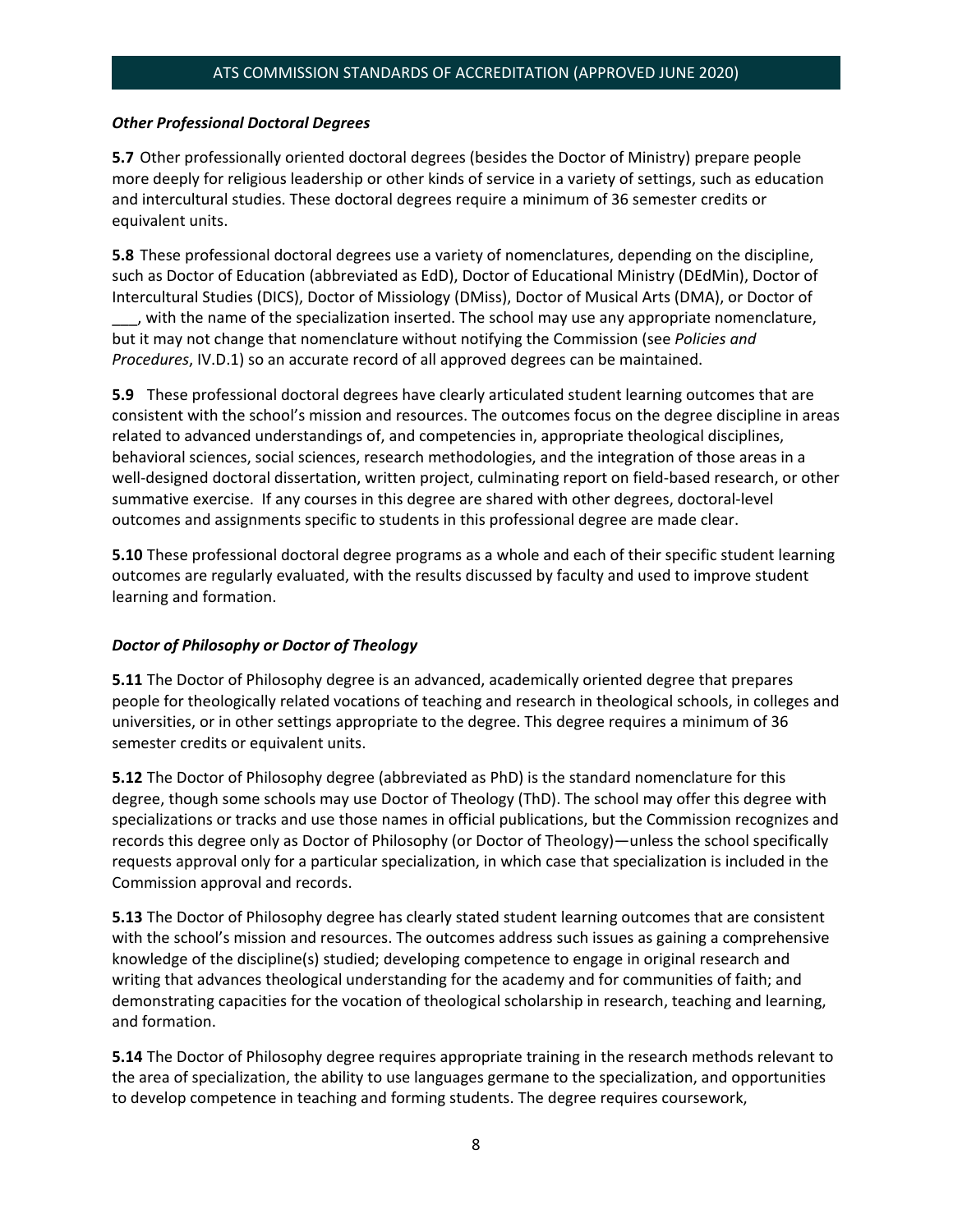comprehensive examinations, a written doctoral dissertation that demonstrates original and scholarly research, and an oral defense of the dissertation. If any courses in this degree are shared with other degrees, outcomes and assignments consistent with advanced research doctorates and specific to students in this degree are made clear.

**5.15** The Doctor of Philosophy degree requires at least half of the coursework to be completed on the school's main campus. For appropriate reasons, the school may petition for an exception to residency that replaces on-campus coursework with synchronous online courses or with courses offered at additional locations (see *Policies and Procedures*, IV.E-G). The Commission does not approve PhD/ThD programs that offer most or all of their courses asynchronously, since teaching students to engage others orally and to respond to questions immediately and thoughtfully are key values for this degree.

**5.16** The Doctor of Philosophy degree program as a whole and each of its specific student learning outcomes are regularly evaluated, with the results discussed by faculty and used to improve student learning and formation.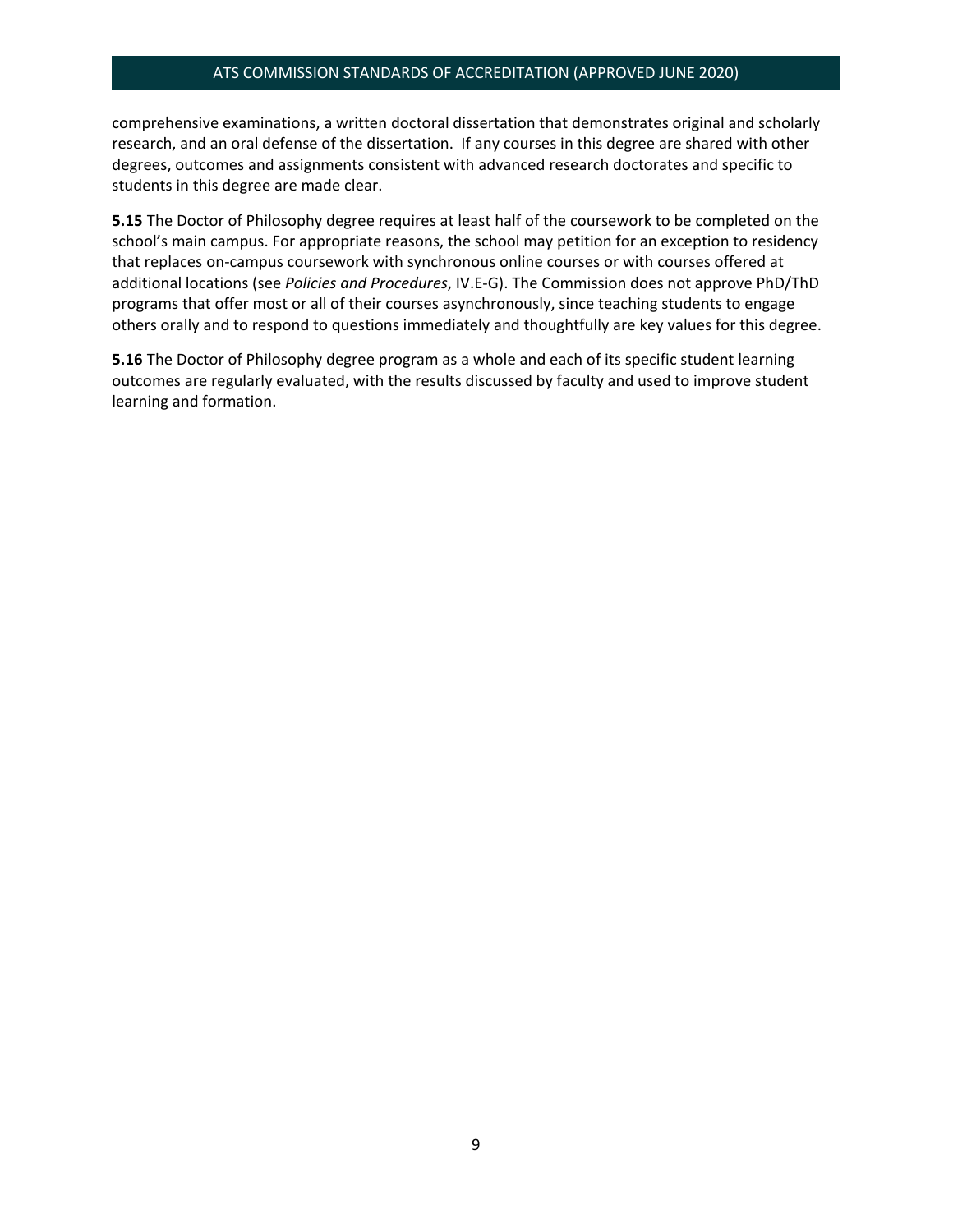# **Standard 6. Library and Information Services**

**6. Library and Information Services:** Theological schools are communities of faith and learning grounded in the historical resources of the tradition, the scholarship of the academic disciplines, and the wisdom of communities of practice. Theological libraries are curated collections and instructional centers with librarians guiding research and organizing access to appropriate resources. Libraries and librarians partner with faculty in student learning and formation to serve schools' educational missions and to equip students to be effective and ethical users of information resources.

#### *Library Purpose and Role*

**6.1** The library has a clear statement that identifies its purpose and role in the school and the ways it contributes to achieving the school's educational mission. The library's purpose statement forms the foundation for evaluating library and information services.

**6.2** The library is understood by the school's leadership and stakeholders as a central academic resource that enhances the school's educational programs. Library and information services personnel play a significant and collaborative role in curriculum development, implementation, and evaluation.

#### *Library Staffing and Evaluation*

**6.3** Library and information services personnel are of sufficient number, have appropriate qualifications and expertise, and are supported by adequate resources and opportunities for ongoing professional development.

**6.4** Library and information services personnel are appropriately integrated into the school's leadership, faculty, and decision-making structures, including budgeting and strategic planning processes.

**6.5** Library and information services personnel regularly evaluate the adequacy and use of services and resources, including those provided contractually or collaboratively, documenting that the information needs of the school's students and faculty are met in ways that are appropriate to the school's educational mission, degree programs, and educational modalities.

#### *Library Services and Resources*

**6.6.**The library offers services that enhance student learning and formation and partners with faculty in teaching, learning, and research. Librarians provide reference services, help users navigate research resources, teach information literacy skills, support the scholarly and educational work of the school, and foster lifelong learning.

**6.7** The library curates and organizes a coherent collection of resources sufficient in quality, quantity, currency, and depth to support the school's courses and degree programs, to encourage research and exploration beyond the requirements of the academic program, and to enable interaction with a wide range of perspectives, including theological and cultural diversity and global voices.

**6.8** The library has a collection development and access policy that is consistently used, regularly evaluated, and periodically updated to ensure it meets the current and future needs of the school.

**6.9** The library has sufficient financial, technological, and physical resources to accomplish its purpose and to give equitable attention and access to all the school's degree programs and modes of educational delivery.

**6.10** The library provides environments conducive to learning and scholarly research, with appropriate agreements for its contracted or consortial resources.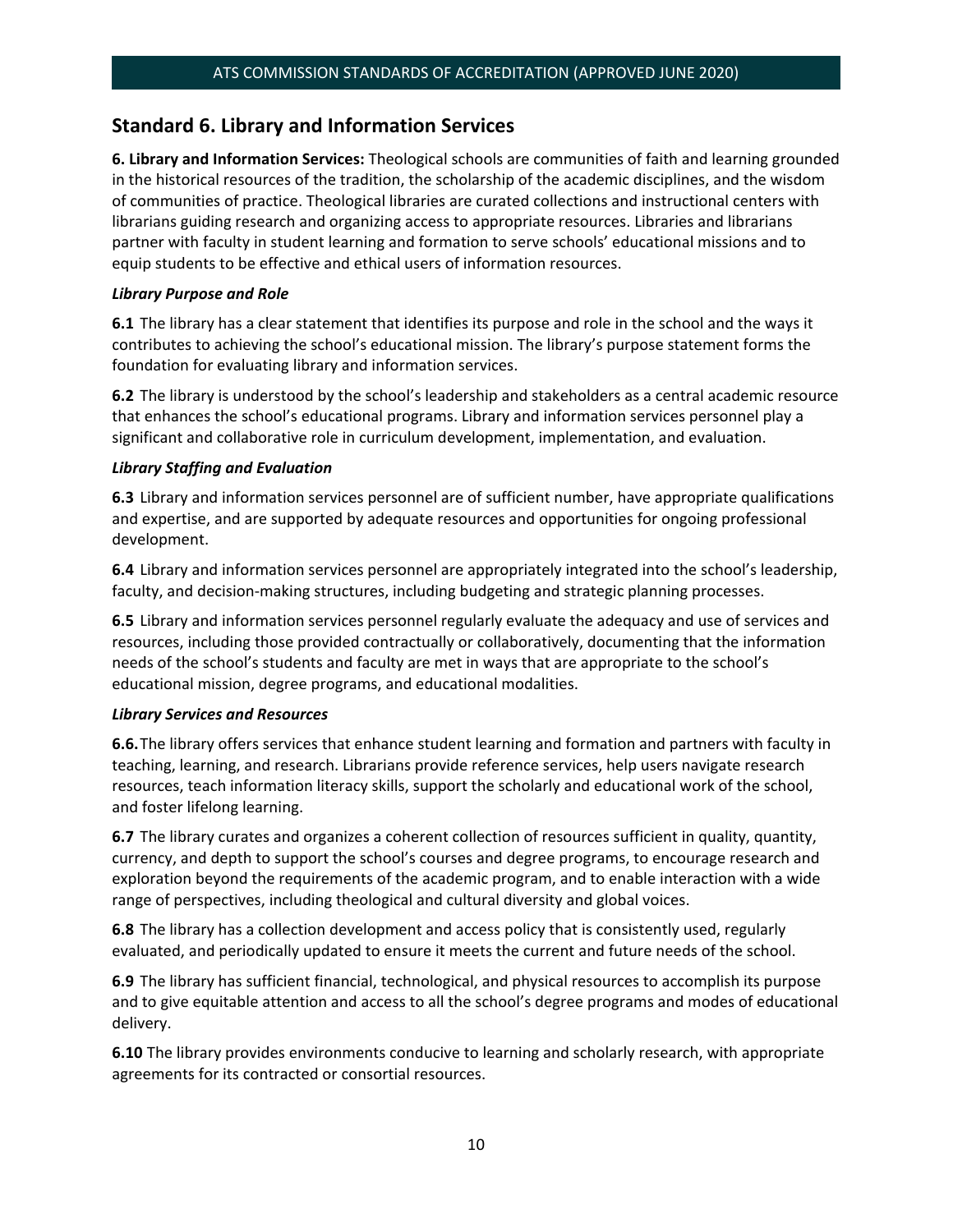# **Standard 7. Student Services**

**7. Student Services:** Theological schools are communities of faith and learning with a central focus on students and on serving them well. Student services personnel share responsibility with faculty, administrators, staff, and students themselves for creating the conditions under which students engage appropriately in educationally purposeful activities. Student services personnel help foster supportive learning environments, bridge organizational boundaries, and form collaborative partnerships to enhance student learning and formation. These services contribute to the school's overall mission and consider the specific needs of students pursuing graduate theological education.

#### *Student Services Personnel*

**7.1** The school has or has access to a sufficient number of qualified student services personnel to meet the needs of students. These personnel receive adequate resources and professional development to accomplish their work effectively, participate in institutional decisions affecting student services, and advocate for the particular needs of students in their context.

#### *Student Recruitment and Admissions*

**7.2** The school has recruitment policies and practices that are consistent with its mission, resources, constituencies, and educational offerings. Those policies and practices accurately represent the school and the vocational opportunities related to its degree programs.

**7.3** The school has clearly defined admissions policies appropriate to each degree program it offers and to the school's mission and vision. These policies are fairly implemented and encourage diversity appropriate to the school's context and theological commitments. Policies are reviewed regularly to ensure the overall quality of the student population, as well as a sufficient community of learning in each degree program.

**7.4** The school admits students to master's degrees who have an accredited baccalaureate degree or its educational equivalent and meet any other requirements specified for that master's degree. Students without an accredited baccalaureate degree or its equivalent may be admitted to a master's degree if the school documents through rigorous means that those students are prepared to do master's-level work. Students admitted to doctoral degrees have an accredited master's degree or its educational equivalent in a field deemed appropriate by the school and meet any other requirements specified for that doctoral degree.

#### *Student Support Services*

**7.5** The school has appropriate, reliable, and accessible support services and programming for all students. Services and programs are designed to create an environment in which student learning and formation is fostered, retention is strengthened, and student safety is addressed. These services are regularly evaluated to ensure they are appropriate and adequate for the school, its degree programs, its delivery modes, and the diversity of its student community. A school that utilizes student services of another entity demonstrates the effectiveness of those services for its theological students.

**7.6** The school communicates clearly to all students their rights and responsibilities, the school's code of conduct, and appropriate procedures for making formal complaints. The school publicizes a defined process for responding to complaints raised by students, and it maintains records of formal complaints related to the *Standards* and *Policies*, the process followed, and the decisions made.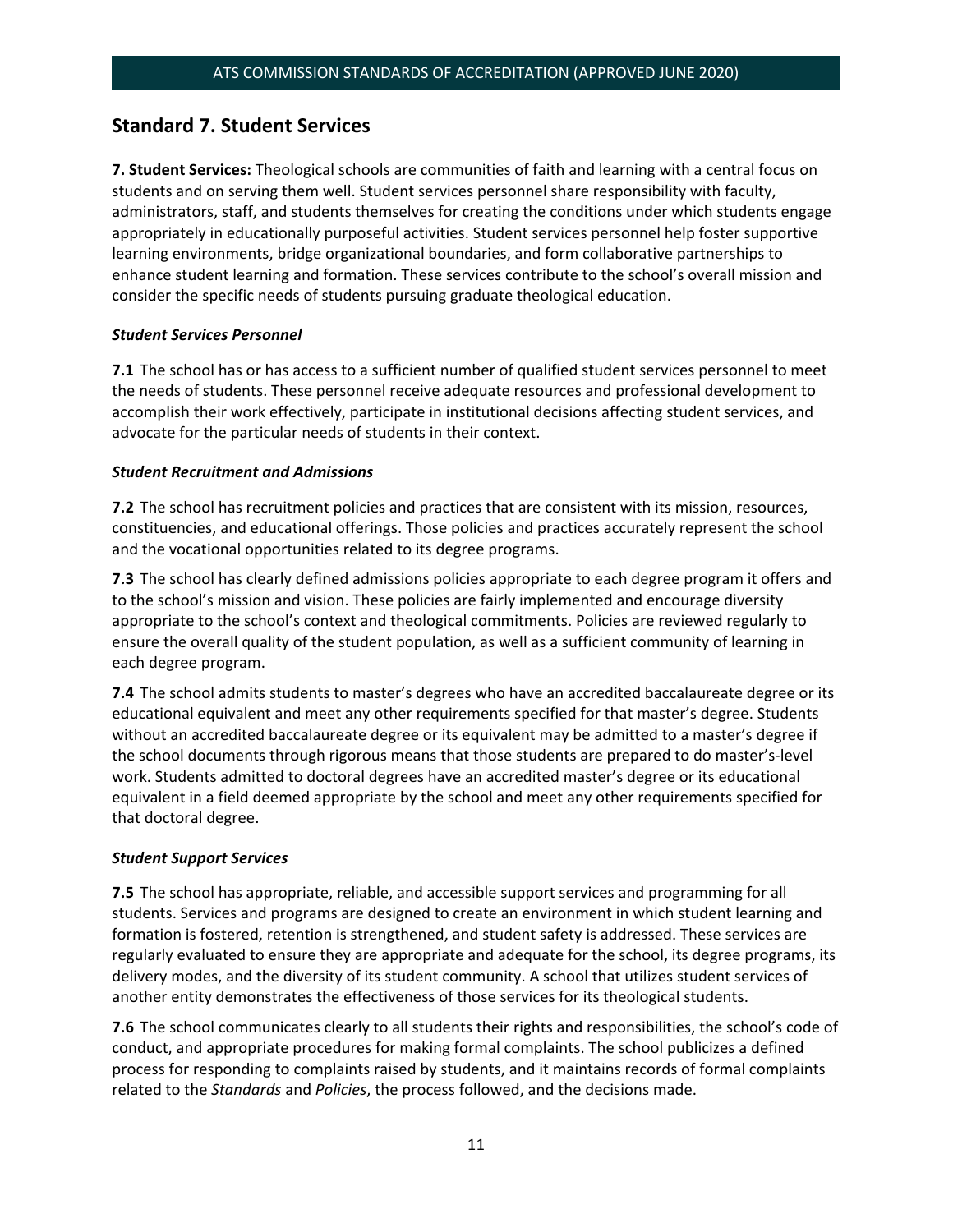**7.7** The school adequately maintains student records related to admissions, coursework, and other areas as determined by its programs and policies. These records are appropriately secured from loss or unauthorized access. The school maintains the privacy of student information in ways that meet all applicable laws and regulations, including, as necessary, those from ecclesial or denominational bodies.

#### *Student Financial Aid and Borrowing*

**7.8** The school has equitable and nondiscriminatory systems for processing financial aid that meet all applicable laws and regulations. Financial aid policies and processes are published, available to all students, regularly reviewed by the school, and updated as needed.

**7.9** The school regularly reviews student educational debt and, as necessary, develops strategies to minimize borrowing, explores alternative funding, and communicates to students the potential consequences of educational debt.

#### *Student Career and Placement Services*

**7.10** The school ensures that students have access to appropriate vocational counseling and placement guidance or services that are relevant to their degrees and consistent with the school's mission and religious context.

**7.11** The school monitors the placement of graduates and regularly gathers feedback on the school's educational effectiveness from graduates and the places where they serve. Admissions policies and curricula are regularly reviewed and adjusted to ensure that students are adequately prepared to serve in their particular vocational contexts.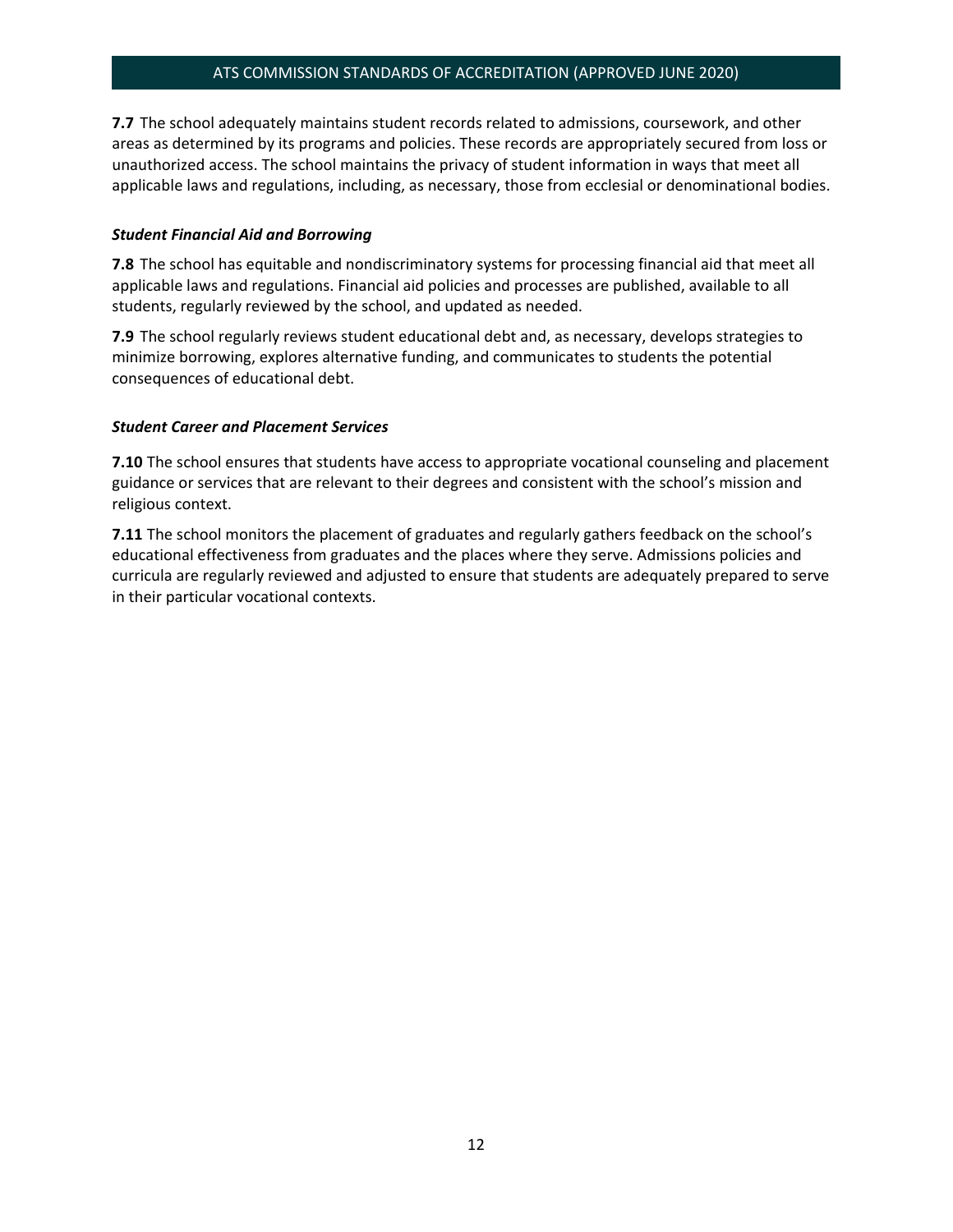# **Standard 8. Faculty**

**8. Faculty:** Theological schools are communities of faith and learning dependent upon a qualified, supported, and effective faculty of sufficient size and diversity to achieve schools' educational missions and support student learning and formation. Faculty responsibilities, composition, and qualifications are clearly defined and appropriate to graduate theological education. Faculty are supported and provided ongoing opportunities for professional development. Faculty roles in teaching and learning, scholarship, and service are clear and consistent with schools' missions and are fulfilled effectively by the faculty.

#### *Faculty Responsibilities, Composition, and Qualifications*

**8.1** The responsibilities of the faculty are clearly defined and appropriate to graduate theological education. A key ongoing responsibility for the faculty as a whole is to design, implement, evaluate, and improve the school's educational programs in collaboration with other appropriate parties. Faculty meet collectively and regularly to discuss and implement that curricular responsibility.

**8.2** The composition of the faculty is sufficient in number and diversity—demographically and educationally—to achieve the school's mission, in light of the number and nature of its degree programs, the size and composition of its student body, and the scope of its theological commitments. Faculty classifications (e.g., full-time/part-time, tenured/non-tenured, ranked/non-ranked, etc.) are clear, fair to those faculty affected, consistently applied, and appropriate to the school's mission, context, and academic offerings. The school has a stable core of faculty.

**8.3** The qualifications of the faculty are appropriate to graduate theological education, typically demonstrated through each faculty member having an appropriate doctorate and relevant professional/ecclesial/denominational experience. Any school employing faculty without a doctorate documents that such faculty have suitable qualifications. All core faculty (with their names and qualifications) are published in a readily accessible location.

#### *Faculty Support and Development*

**8.4** The school supports faculty (whether full-time or part-time) in a variety of ways, including adequate compensation, appropriate workload, suitable working conditions, and sufficient support services.

**8.5** The school has and consistently follows fair and ethical policies and procedures for recruiting, appointing, caring for, evaluating, promoting, and, when necessary, dismissing faculty. All policies and procedures concerning these matters are published in a faculty handbook or similar document that is regularly reviewed and updated as needed.

**8.6** The school supports and safeguards freedom of inquiry for faculty with policies and procedures that are consistent with the mission and theological commitments of the school. Those policies and procedures are clearly published, consistently followed, regularly reviewed, and updated as needed.

**8.7** The school provides ongoing opportunities and sufficient funds for faculty to develop professionally in ways consistent with the school's mission and needs, with the changing nature of graduate theological education, and with assigned faculty responsibilities—both ongoing and new. Faculty development opportunities are regularly budgeted and implemented, clearly communicated, and systematically evaluated.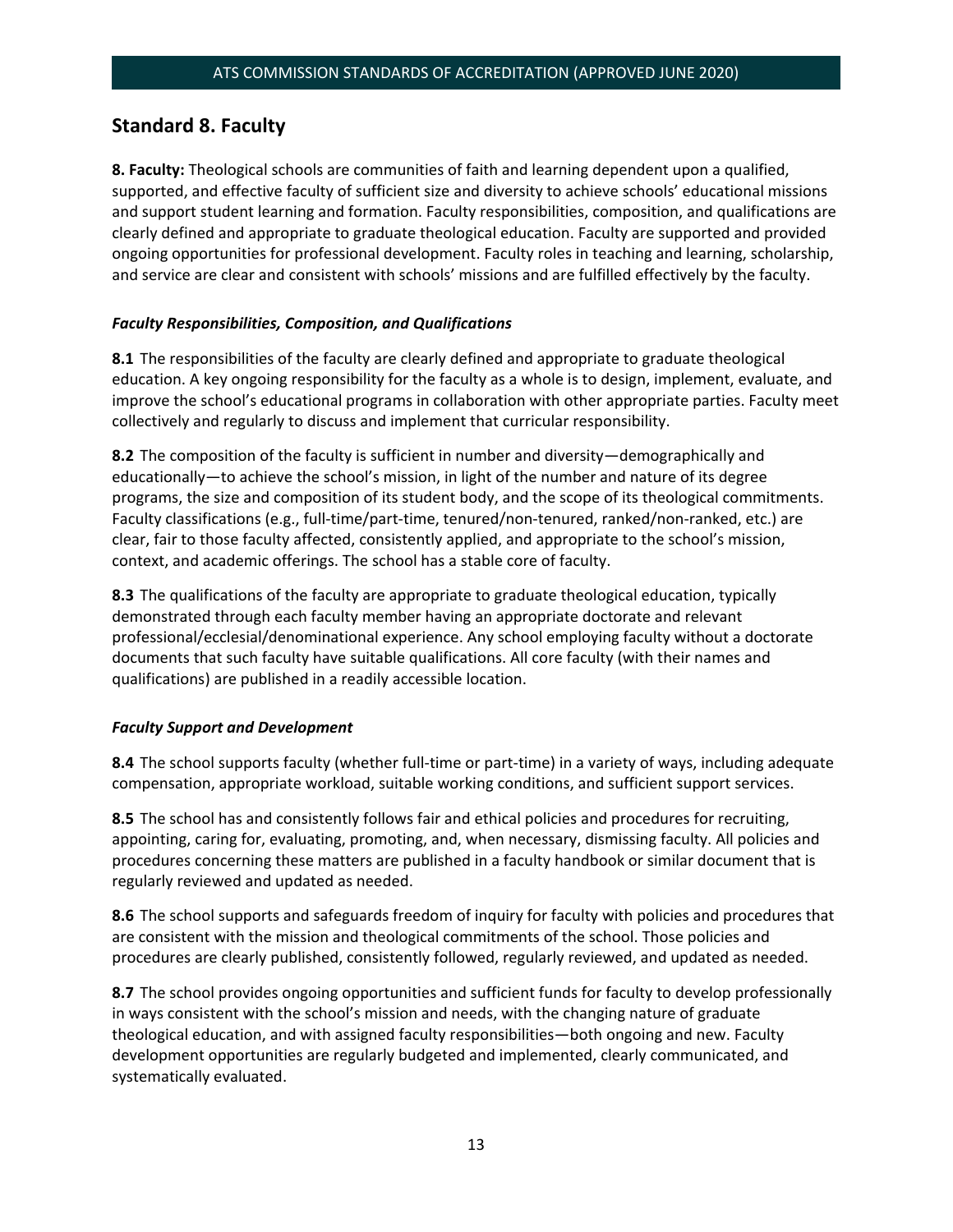#### *Faculty Roles in Teaching and Learning, Scholarship, and Service*

**8.8** The faculty role in teaching and learning includes faculty sharing their expertise with students, using effective pedagogies, being available to students, providing regular and prompt feedback to students, respecting and engaging the diversities that students bring to their educational experiences, and enhancing students' capacities to serve in a religiously diverse, multicultural, and globally interconnected world.

**8.9** The faculty role in scholarship encompasses faculty staying current in their fields, engaging in research appropriate to their responsibilities, presenting their findings in ways consistent with their disciplines and the school's constituencies, and participating in professional activities germane to their work. The school supports faculty in their scholarship and has clear and consistent policies and practices on its expectations for faculty scholarship, including how that is evaluated.

**8.10** The faculty role in service covers a wide range of activities, consistent with the school's mission and with faculty members' interests and capacities. Whatever service role faculty play, that role is clearly defined, adequately supported, regularly evaluated, and adjusted as needed.

**8.11** Faculty roles in these three areas, as well as other roles to which faculty are called, are viewed holistically and are understood to be interrelated in support of the mission, ethos, and values of the school. Expectations for faculty roles are clearly defined and are aligned with the school's practices for continuation or promotion. When roles are differentiated, such as for administrative faculty, the school provides clear expectations and appropriate support. Recognizing the particular and changing landscape of theological education, the school attends to the individual and collective vocations of theological faculty.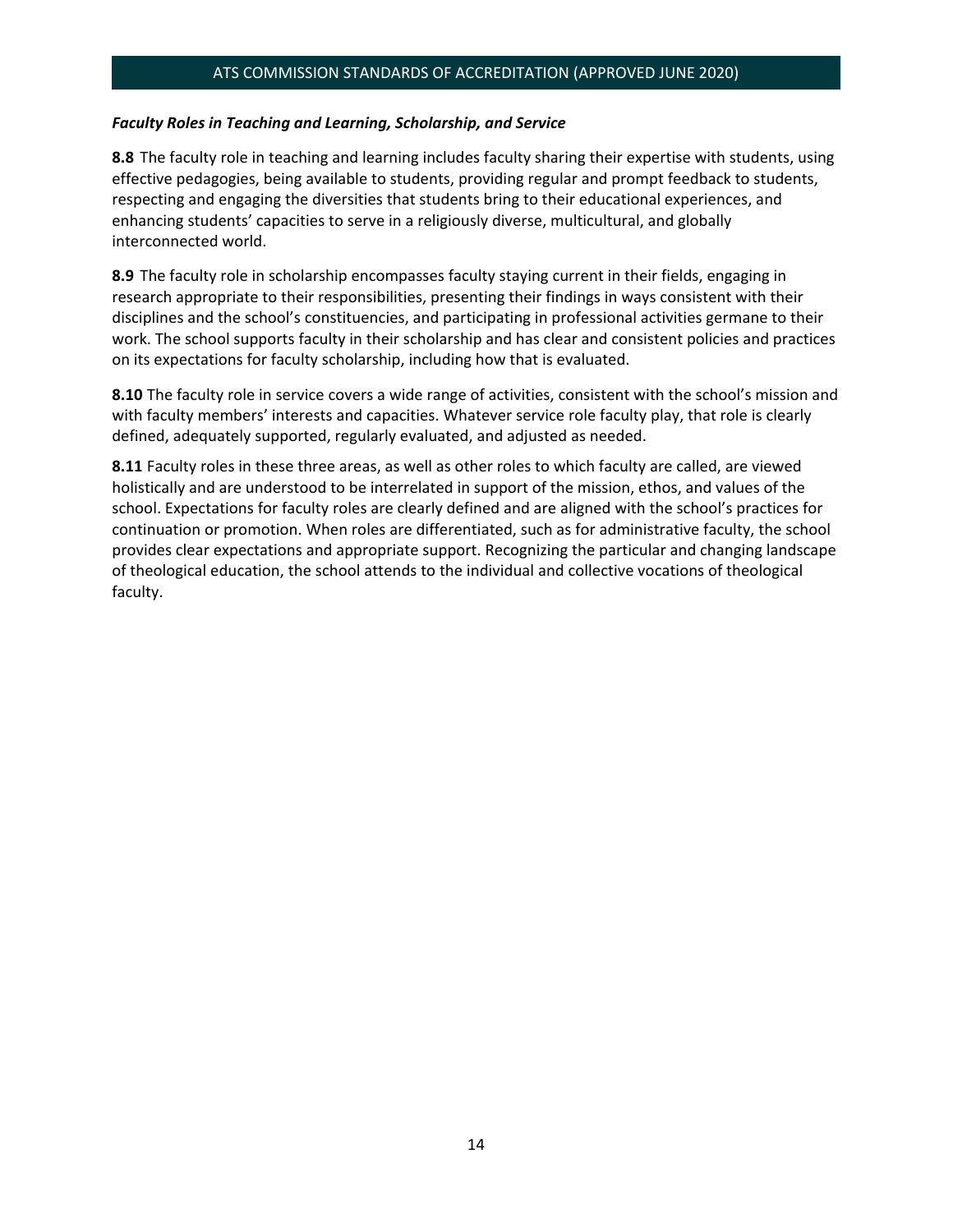# **Standard 9. Governance and Administration**

**9. Governance and Administration:** Theological schools are communities of faith and learning governed by those with authority to ensure schools meet their missions with educational quality and financial sustainability. Governing bodies do that by working collaboratively to establish priorities, develop policies, make decisions, authorize actions, and evaluate outcomes. They are composed of qualified persons who broadly represent their schools' constituencies and understand their fiduciary responsibilities. Governance is based on a bond of trust among boards, administrators, faculty, staff, students, and ecclesial or denominational bodies where shared governance is clearly defined and appropriately implemented. School administrations are adequately structured, sufficiently staffed, and duly authorized and supported to fulfill their responsibilities.

#### *Governance Authority and Qualifications*

**9.1** The school is under the documented authority of a governing body with appropriate legal authority (and ecclesial or denominational, if needed) to ensure that its mission is achieved in ways that demonstrate educational quality and financial sustainability. A school embedded in another entity has some group that attends to the theological school's mission, such as a board committee or an advisory council, and documents that group's authority and responsibilities. A school with a bicameral system of governance documents the authority and responsibilities of each body, such as a board overseeing financial and administrative matters and a senate overseeing academic matters. A school with a governance system where authority is shared with or delegated by an ecclesial or denominational body documents the authority and responsibilities of each body.

**9.2** The school's governing members possess the qualifications appropriate to their fiduciary responsibilities and represent the diversity reflected in the school's mission, ecclesial or denominational commitments, and constituencies. New members are appointed through clearly defined processes and are adequately oriented to their responsibilities. The school's governing body exercises its authority collectively as a group, not as individuals, and fulfills its responsibilities on behalf of the school as a whole, using the school's mission to guide all major decisions.

#### *Governance Responsibilities and Processes*

**9.3** The school has clear and current documents that describe its governing body's authority, responsibilities, composition, and governance processes. Common responsibilities include ensuring the school's mission is met; setting priorities for the school through strategic planning; selecting, caring for, evaluating, and, when necessary, dismissing the school's chief executive officer; delegating appropriate authority to school administrators and faculty; and managing the school's finances and other assets by approving budgets, entering into contracts, preserving endowed funds, and ensuring annual independent audits.

**9.4** The school has and implements governance processes that help achieve its mission in light of its context and constituencies. These processes include governance structure(s) appropriate to the size and nature of the school, regular meetings of the governing body, clear conflict of interest policies and practices, and safeguards for procedural fairness and freedom of inquiry. The governing body communicates its major decisions in clear and timely ways to all appropriate constituencies.

**9.5** The school's governing body regularly evaluates its responsibilities, processes, and actions and uses those results to improve its effectiveness. The governing body also ensures that the school's mission and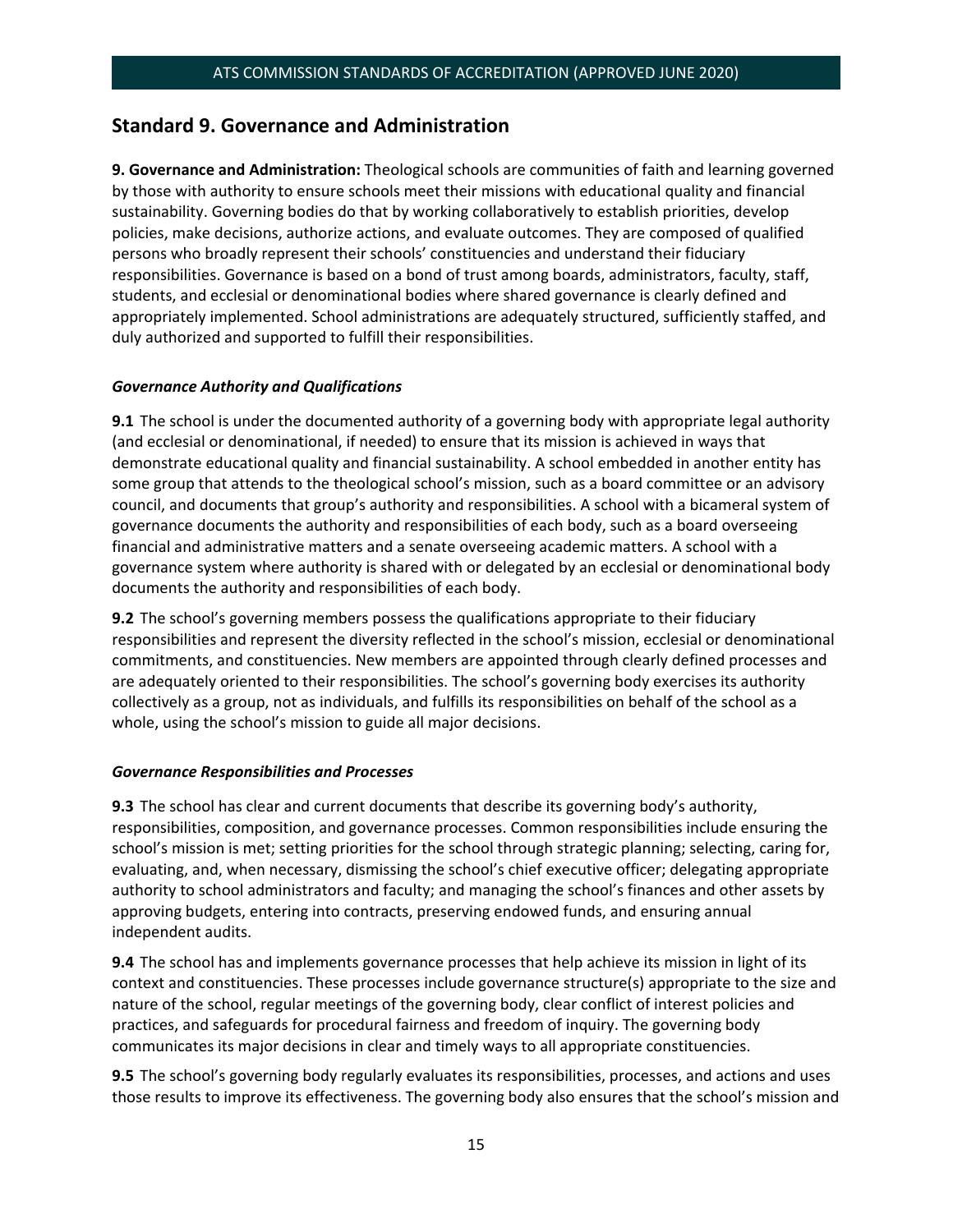educational and institutional outcomes are regularly evaluated and that the results are used to better achieve the school's mission and improve its various outcomes.

#### *Shared Governance*

**9.6** The school recognizes the value of shared governance in theological education by clearly defining and periodically evaluating how shared governance works in its setting. Shared governance recognizes the appropriate roles and expertise of key constituencies. Shared governance understands that decisions of the governing body are enhanced by seeking the wisdom of the community in collaborative ways, where that is feasible and appropriate, especially decisions impacting the school's educational quality and financial sustainability.

**9.7** The school's governing body delegates to the administration the authority to administer board policies and decisions and manage the school's resources and operations within any appropriate guidelines set by the governing body.

**9.8** The school's governing body delegates to the faculty appropriate authority to oversee the school's academic programs and policies in light of their expertise in those areas. Faculty are also delegated an appropriate role in establishing admissions criteria, in recommending candidates for graduation, and in developing and implementing procedures for appointing, retaining, and promoting faculty.

#### *Administration*

**9.9** The school has an administrative structure adequate to the size and nature of the school and sufficiently staffed to achieve the school's mission. The school has persons who fill the roles of chief executive officer, chief academic officer, and chief financial officer, though one person may fill more than one role. The administration represents the diversity reflected in the school's mission, ecclesial or denominational commitments, and constituencies. Each administrator has appropriate qualifications, clearly defined responsibilities, and the necessary authority and resources to fulfill those responsibilities. Each administrator is regularly evaluated in light of assigned responsibilities, and the results are used to better fulfill or to adjust those responsibilities.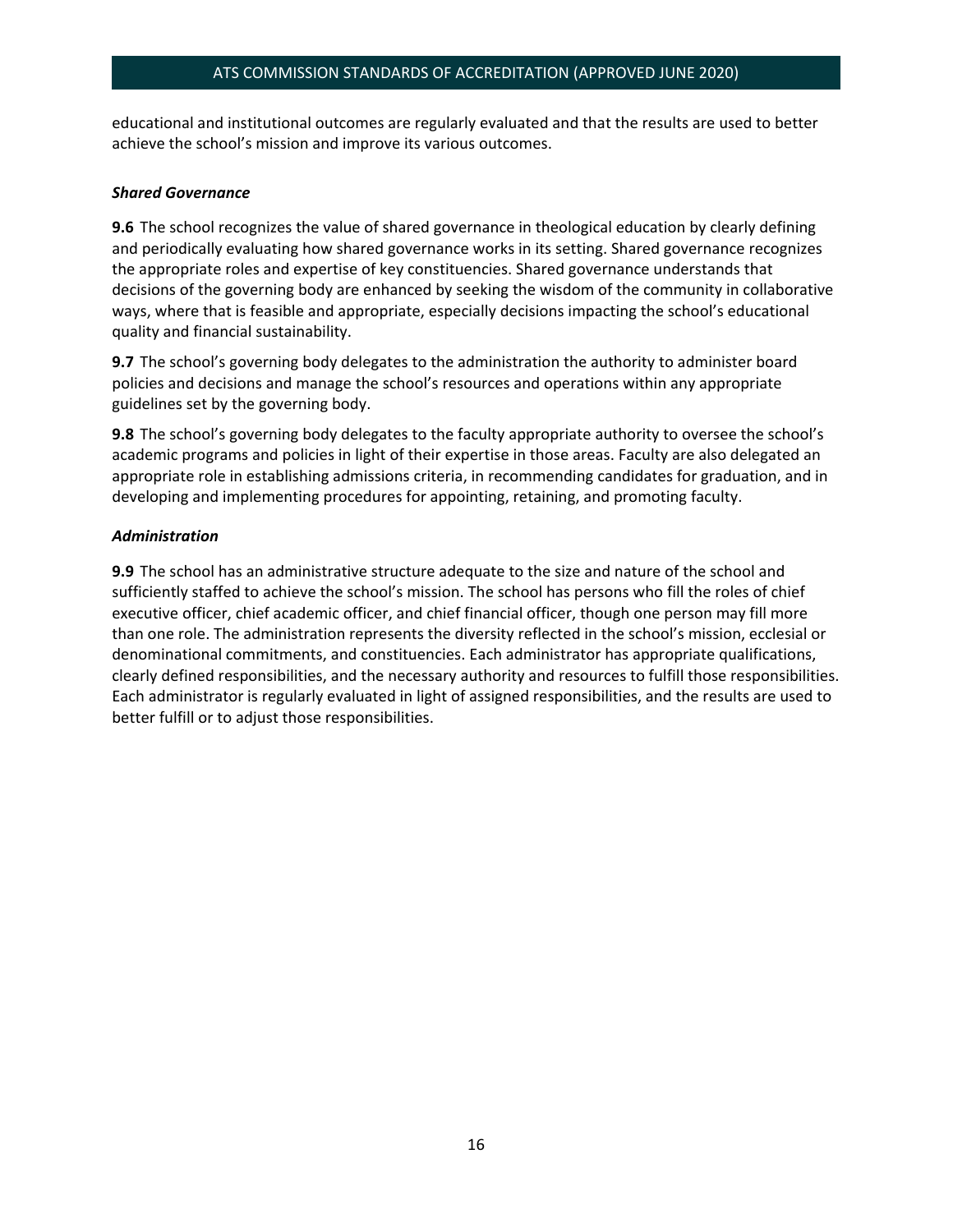## **Standard 10. Institutional Resources**

**10. Institutional Resources:** Theological schools are communities of faith and learning reliant upon sufficient and stable resources to achieve their missions. These resources include human, financial, physical, technological, and shared resources that require faithful and effective stewardship. Schools acquire and use these resources in trust for the fulfillment of their missions in ways that are realistic, holistic, and sustainable. Schools give particular attention to their greatest resource, people, by building communities where all persons are valued, respected, and enabled to use their gifts in ways that serve well the mission.

#### *Human Resources*

**10.1** The school has a core of employees (staff and faculty) who are well qualified, adequately supported, fairly compensated, and sufficient in number and diversity to achieve the school's mission in light of its size, structure, and theological commitments.

**10.2** The school publishes and consistently applies personnel policies and procedures that ensure a safe, fair, and productive environment, including those regarding procedural fairness, sexual harassment and abuse, other forms of misconduct, nondiscrimination, grievances, hiring, dismissal, and evaluation. Each employee has a written job description that is clear, current, and forms the basis for regular evaluations.

#### *Financial Resources*

**10.3** The school has sufficient and stable financial resources to achieve its mission with educational quality and financial sustainability. The school prepares and implements annual budgets, including capital budgets, and develops multi-year budget projections that support the school's mission and reflect its planning and evaluation efforts. Budgeted and actual revenues and expenditures are realistic, holistic, and sustainable, with actual operating results demonstrating a consistent pattern of surpluses over time. Budgets are prepared with appropriate input and are approved and adjusted, as needed, by the school's governing body or other authorized entity. An embedded school demonstrates how the financial resources and budgeting process of the theological school are addressed by the other entity and how effective that is for the school.

**10.4** The school develops its tuition revenue and scholarship strategy in consideration of its mission, planning, financial sustainability, and potential impact on students. If applicable, the school attends to the impact of tuition and other factors on the levels of student educational debt incurred in that school.

**10.5** The school with an endowment develops its investment and spending strategy in consideration of its mission, planning, financial sustainability, and potential impact on the future. The school protects and preserves any endowed funds, including utilizing prudent endowment draws. The school has an investment policy that guides the investment and use of endowed funds, and the policy is appropriate to the school's mission and context.

**10.6** The school develops its donor cultivation and giving strategy in consideration of its mission, planning, financial sustainability, and potential impact on donors. The school respects all donors' intentions, whether their gifts are intended for the endowment or for other purposes. The school has an institutional advancement program that is appropriate to its mission, size, structure, and financial goals.

**10.7** The school has qualified persons sufficient in number to manage well its financial affairs. Financial staff ensure the integrity of financial records, implement appropriate internal control mechanisms, and